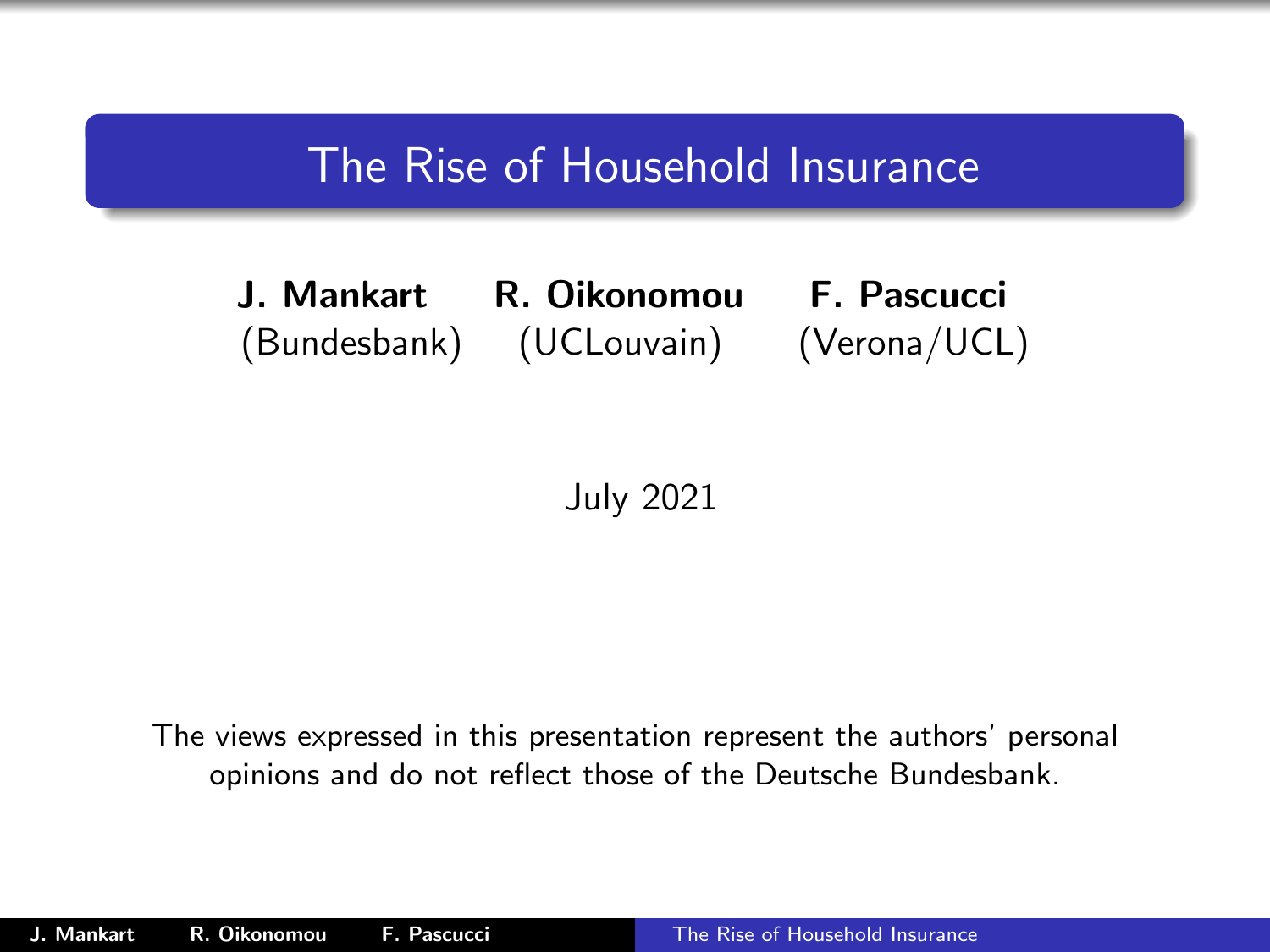- US households have been increasingly using joint labour supply as an insurance device against unemployment shocks.
	- In CPS data we find a sharp rise in the AWE (the probability that an individual joins the labour force when their spouse becomes unemployed)
	- The AWE rises from 8% in the 1980s to 14% in the 2000s (and continues to rise in 2010s).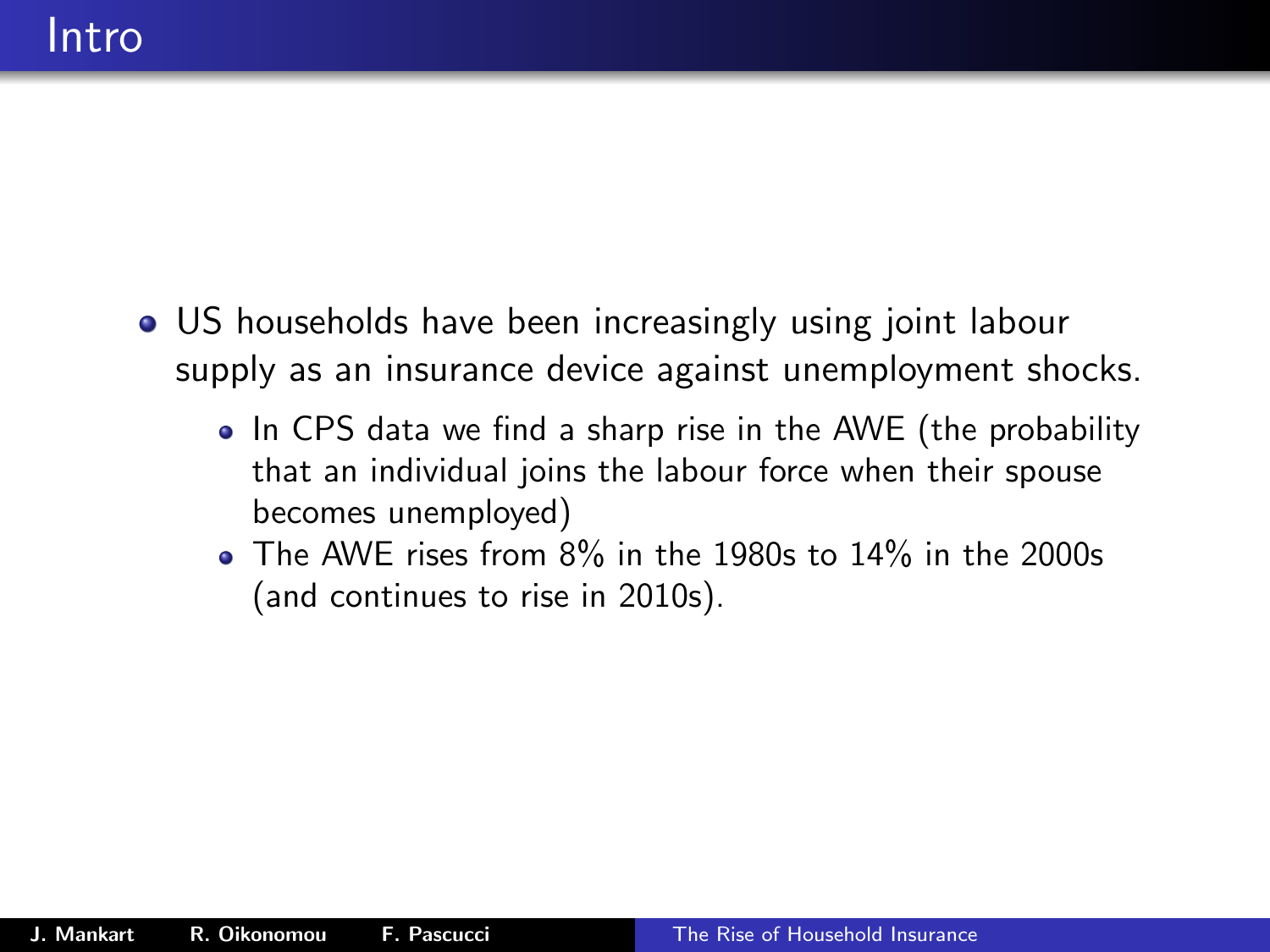- What explains this? Several (well known) trends in US labour market: Narrowing of gender pay gap, rise in wage inequality, changes in female labour supply/demand.
	- Whereas households could be using joint labour supply to cope with the more uncertainty in the labour market, the narrowing of wage gap, and changes underlying the shifts in female labour supply imply **improved insurance** opportunities.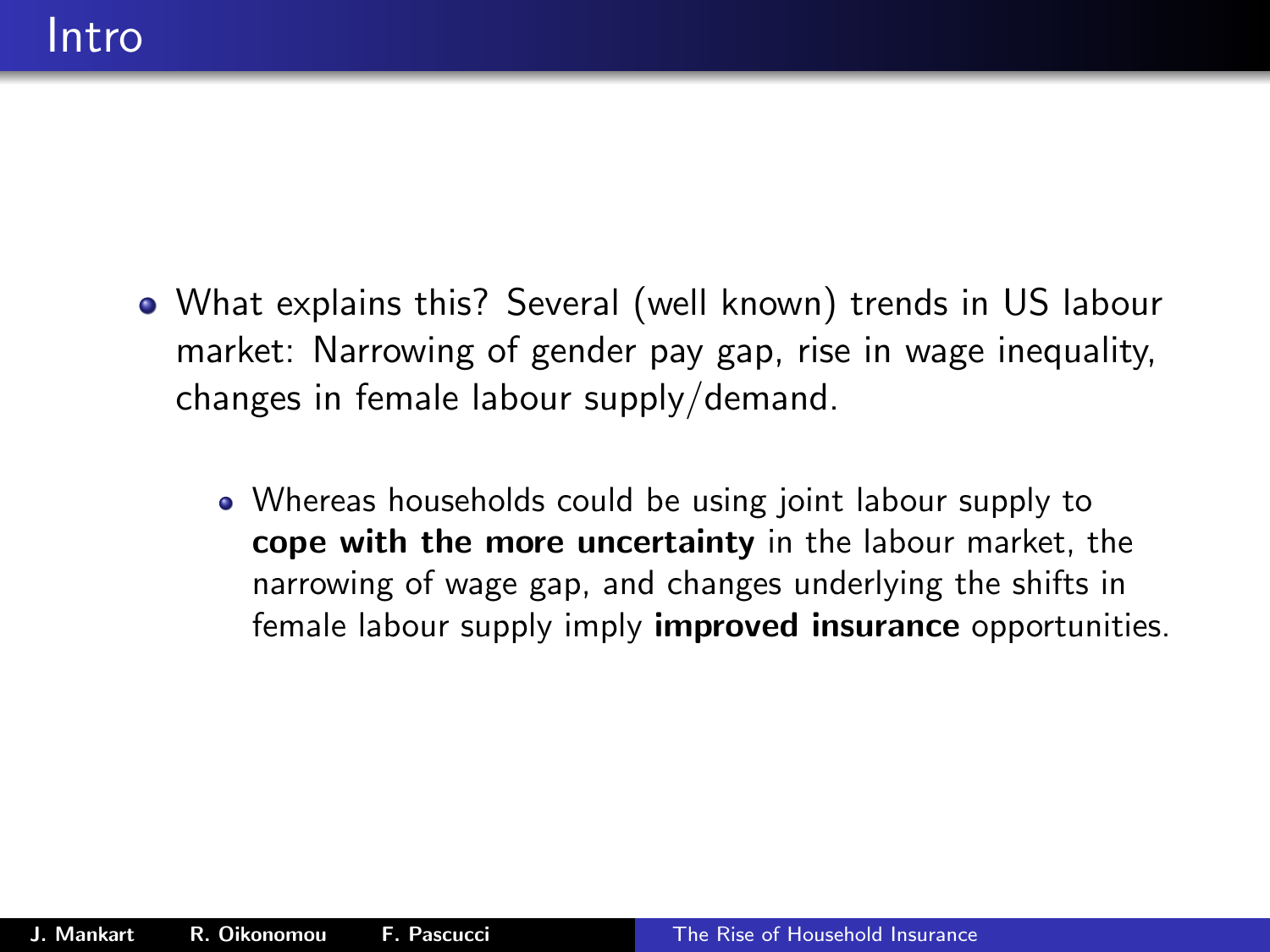### Intro

- We build a Bewley-Aiyagari model with search, assets and dual earners.
	- We subject the model to the structural changes that occurred since the 80s. (Narrowing of the gender gap in wages, rise in wage variance, shifts in female labour supply/demand.)
	- All these changes lead to a rise in the AWE.
		- Narrowing of the gender gap: Women can make up for a larger fraction of lost income due to unemployment.
		- Shifts in frictions/demand for jobs: 'Female jobs' become easier to find and are more stable.
		- Rise in wage variance: larger loses of permanent income due to unemployment for those that have 'good jobs'.
		- Shifts in female labour supply/preferences: Women progressively become 'more like men' in terms of their labour market attachment...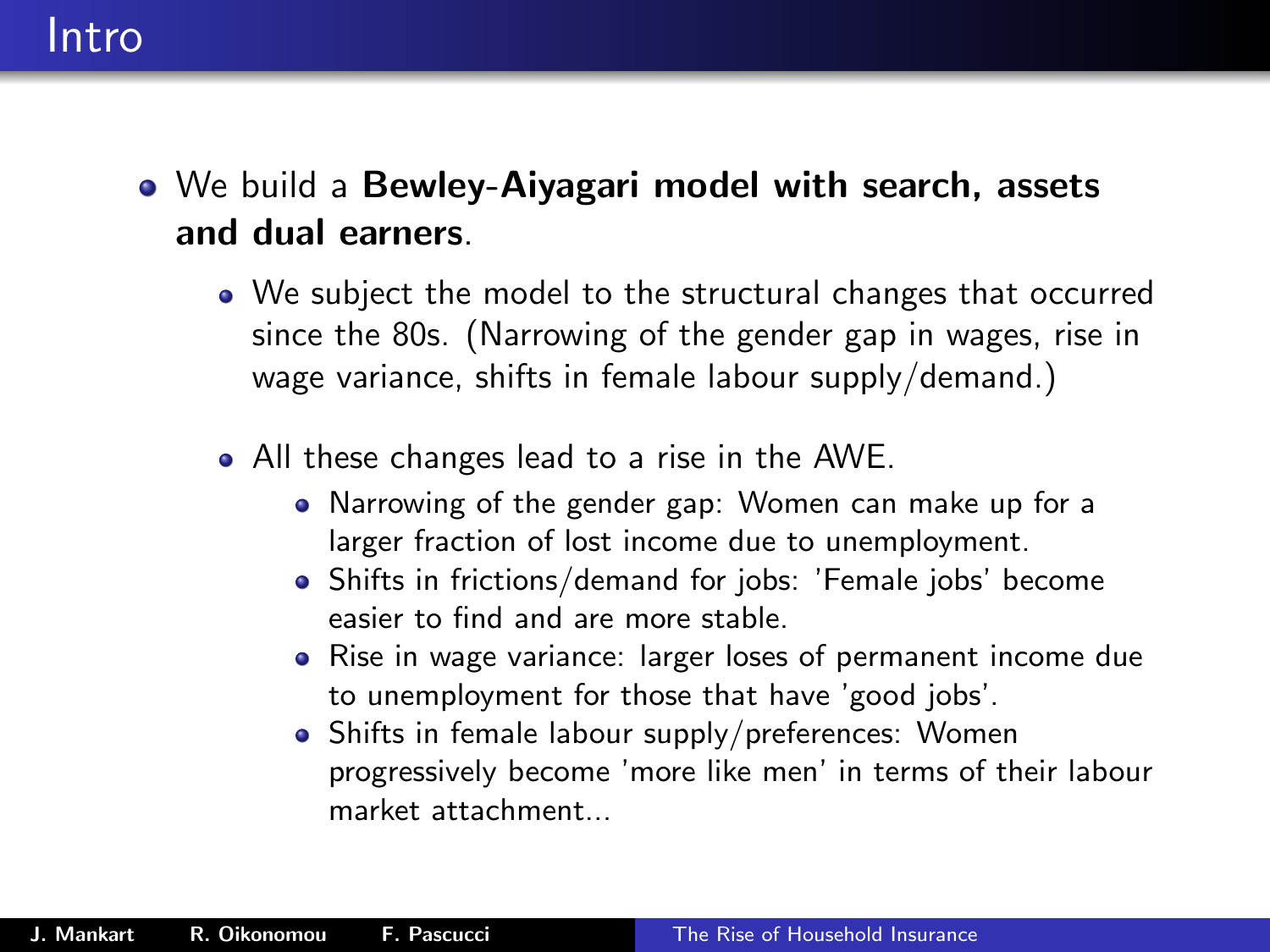### Intro

- Growing interest in understanding the role of **household** labour supply as insurance.
	- Attanasio et al (2006, 2008), Heathcote et al (2010), Blundel et al (2016), Wu and Krueger (2020), Mankart and Oikonomou (2017), Pruitt and Turner (2020) and numerous others.
		- We focus on joint labour supply as insurance against unemployment, and consider the entry into the LF margin.
- **Search theoretic models** of wage inequality.
	- Tradeoff between matching wages and outflows from unemployment ( Hornstein et al (2010))
	- In our model this tradeoff is steep for men but not for women.
	- Our calibration: Men in the 1980s derive sharp disutility from non-employment, but women have a meaningful labour supply margin.
	- In the 2000s women 'become more like men'.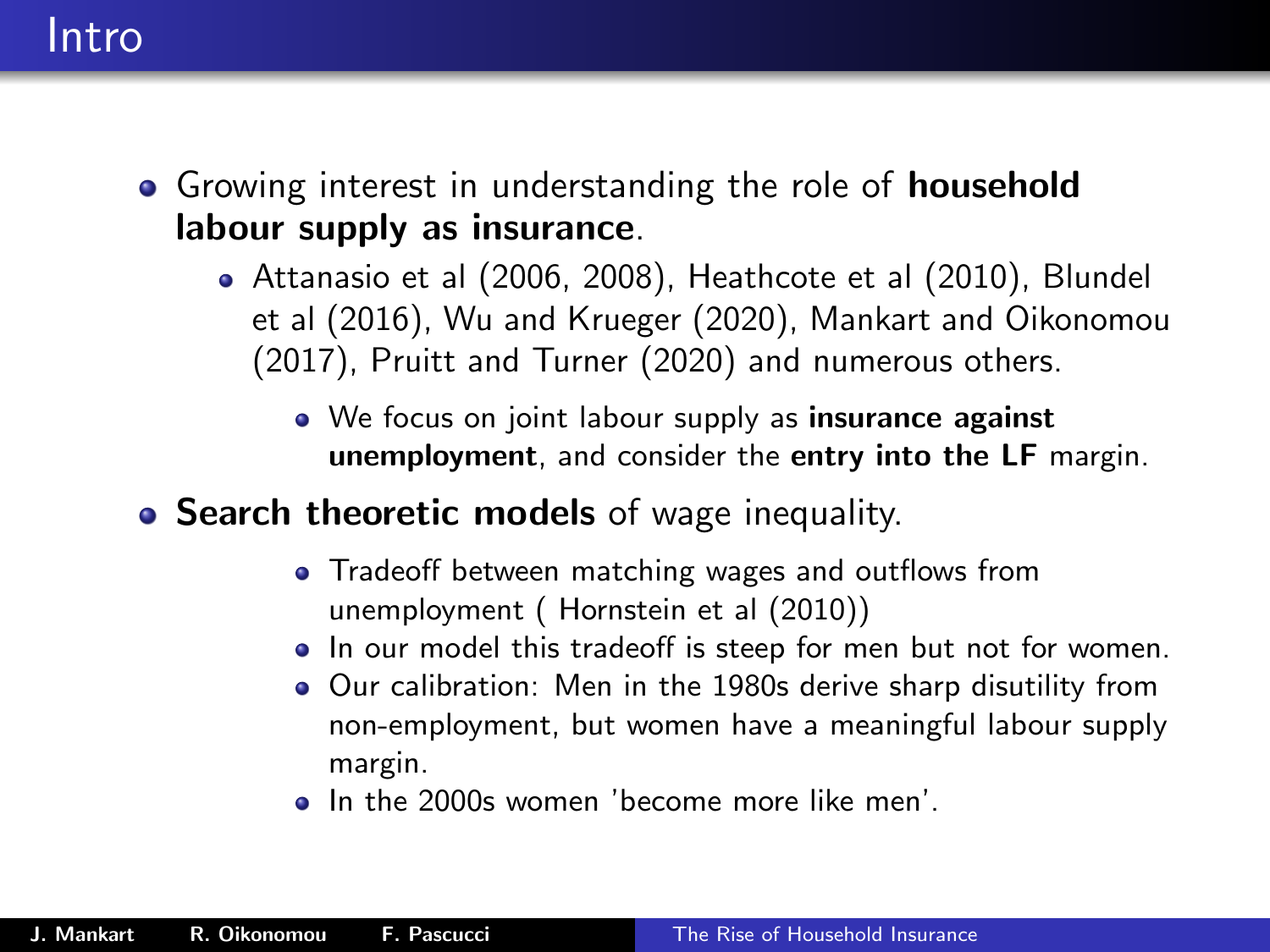### Intro

- Joint Search and the *'breadwinner cycle'* (Guler et al (2012)).
	- Is the AWE only due to insurance or also due to the 'breadwinner cycle' ?
		- Do families utilize joint search to climb the wage ladder: When the wife finds a job, the husband flows to unemployment to look for a better paying job. This would give the impression of an AWE.
		- Unable to test in data. Model seems to say insurance.
- Large empirical literature on the AWE dating back to Mincer, Heckman and McCurdy, Lundberg. Stephens (2002) and Cullen and Gruber (2002), Mankart and Oikonomou (2017, 8), Guner et al (2020), Pruit and Turner (2020).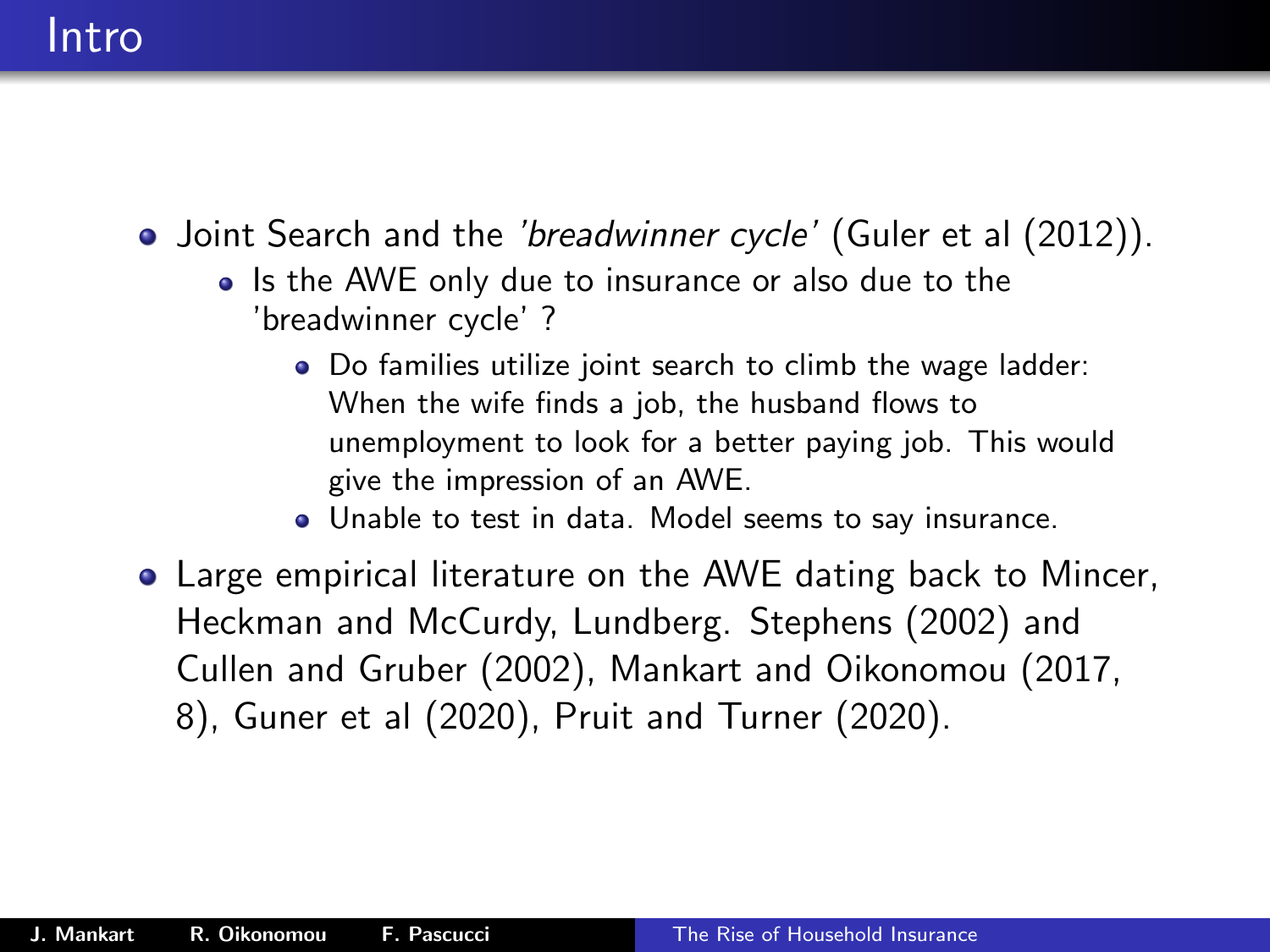### Data: The US Labour Market, Employment Rates

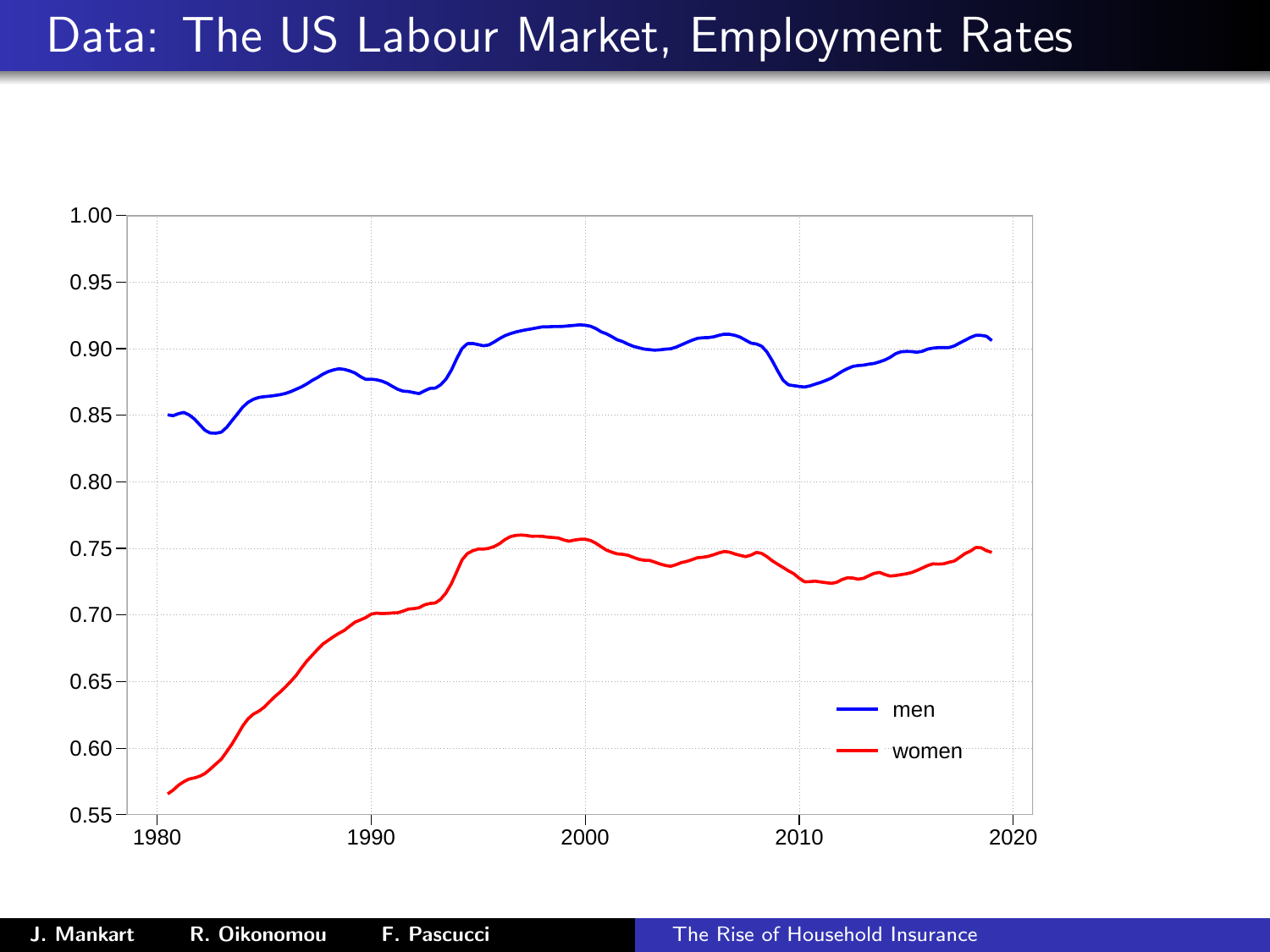## Data: The US Labour Market, Unemployment Rates

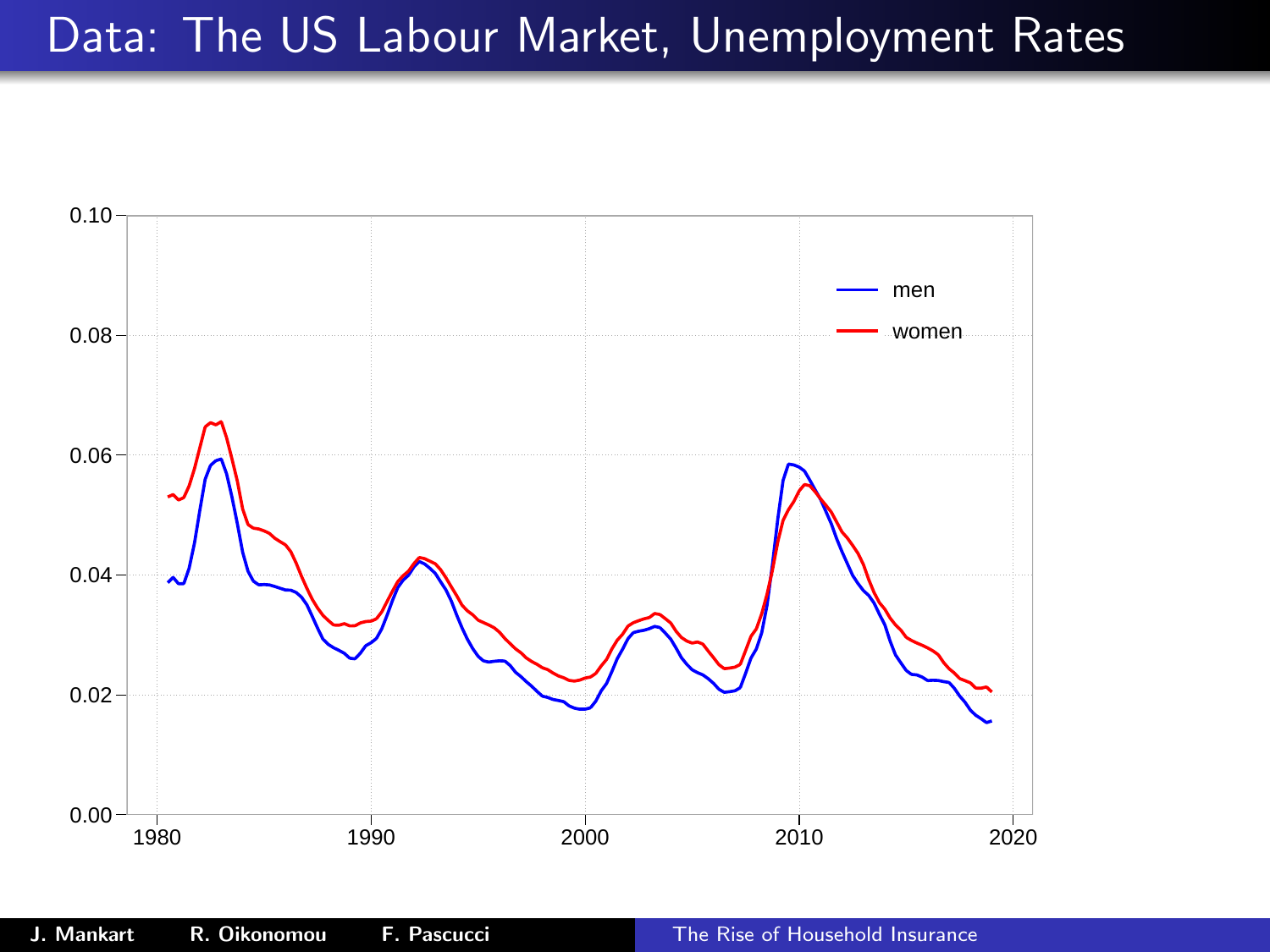| Panel A: Men |       |       |                |   |       |       |       |
|--------------|-------|-------|----------------|---|-------|-------|-------|
|              |       | 1980  |                |   |       | 2000  |       |
|              | Ε     | U     | Ω              |   | Е     | U     | Ω     |
| Ε            | 0.985 | 0.012 | 0.004          | Е | 0.987 | 0.009 | 0.004 |
| U            | 0.298 | 0.642 | 0.060          | U | 0.324 | 0.585 | 0.091 |
| 0            | 0.137 | 0.098 | 0.766          | Ο | 0.235 | 0.138 | 0.627 |
|              |       |       | Panel A: Women |   |       |       |       |
|              |       | 1980  |                |   |       | 2000  |       |
|              | Е     | U     | Ω              |   | Е     | U     |       |
| Ε            | 0.957 | 0.010 | 0.033          | Е | 0.971 | 0.007 | 0.021 |
| U            | 0.245 | 0.507 | 0.248          | U | 0.267 | 0.490 | 0.243 |
| O            | 0.064 | 0.025 | 0.911          | Ο | 0.068 | 0.026 | 0.906 |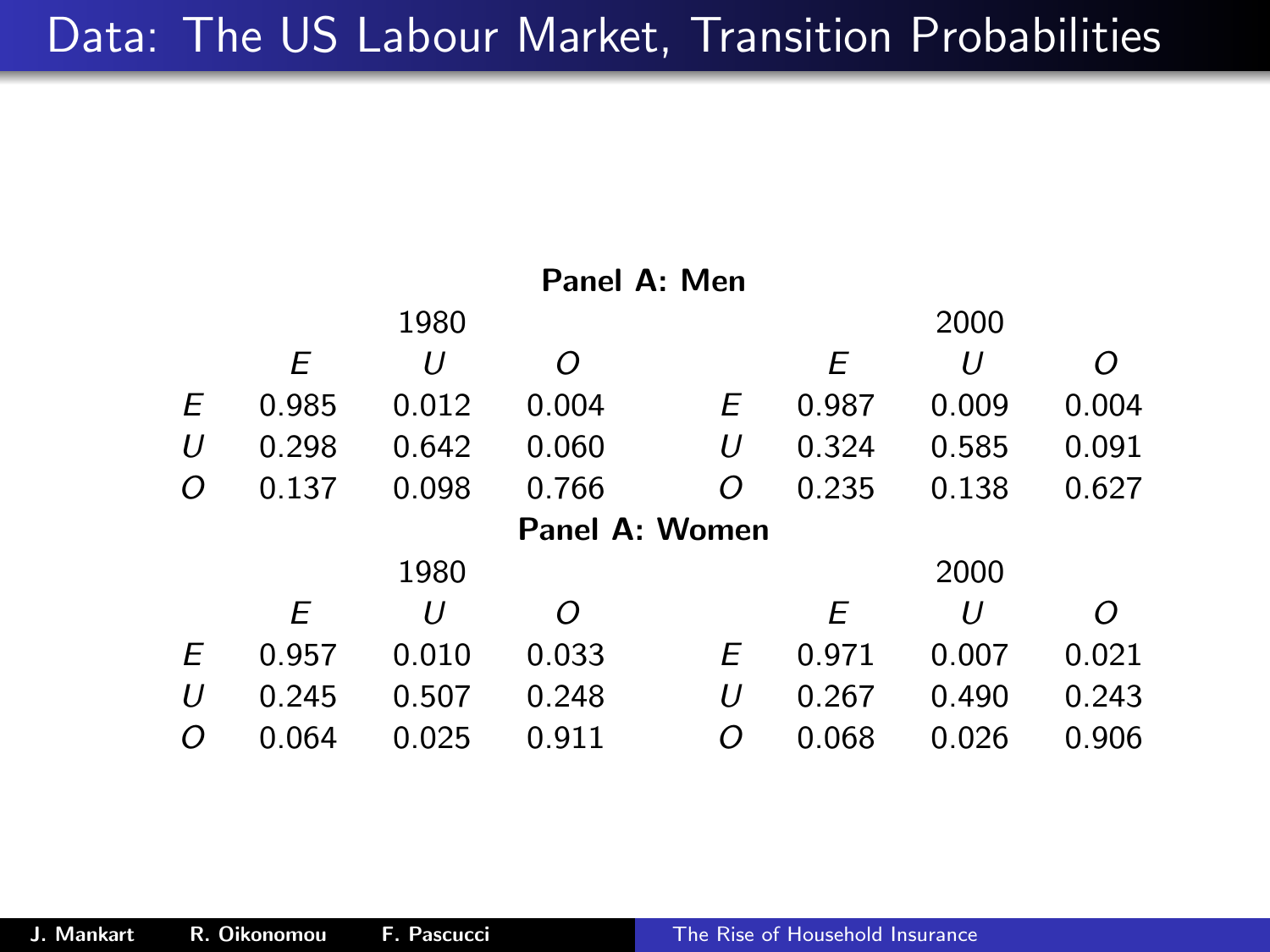### Data: Added Workers, Monthly Regressions

|              | (1)        | (2) | (3)        | (4) |
|--------------|------------|-----|------------|-----|
| All Shocks   |            |     |            |     |
| 1980         | $0.041***$ |     | $0.040***$ |     |
|              | (0.006)    |     | (0.006)    |     |
| 1990         | $0.068***$ |     | $0.067***$ |     |
|              | (0.009)    |     | (0.009)    |     |
| 2000         | $0.085***$ |     | $0.085***$ |     |
|              | (0.010)    |     | (0.010)    |     |
| 2010         | $0.092***$ |     | 0.089***   |     |
|              | (0.012)    |     | (0.012)    |     |
| Controls     | No         |     | Yes        |     |
| Observations | 925,944    |     | 925,464    |     |
| Adj. $R^2$   | 0.001      |     | $0.001\,$  |     |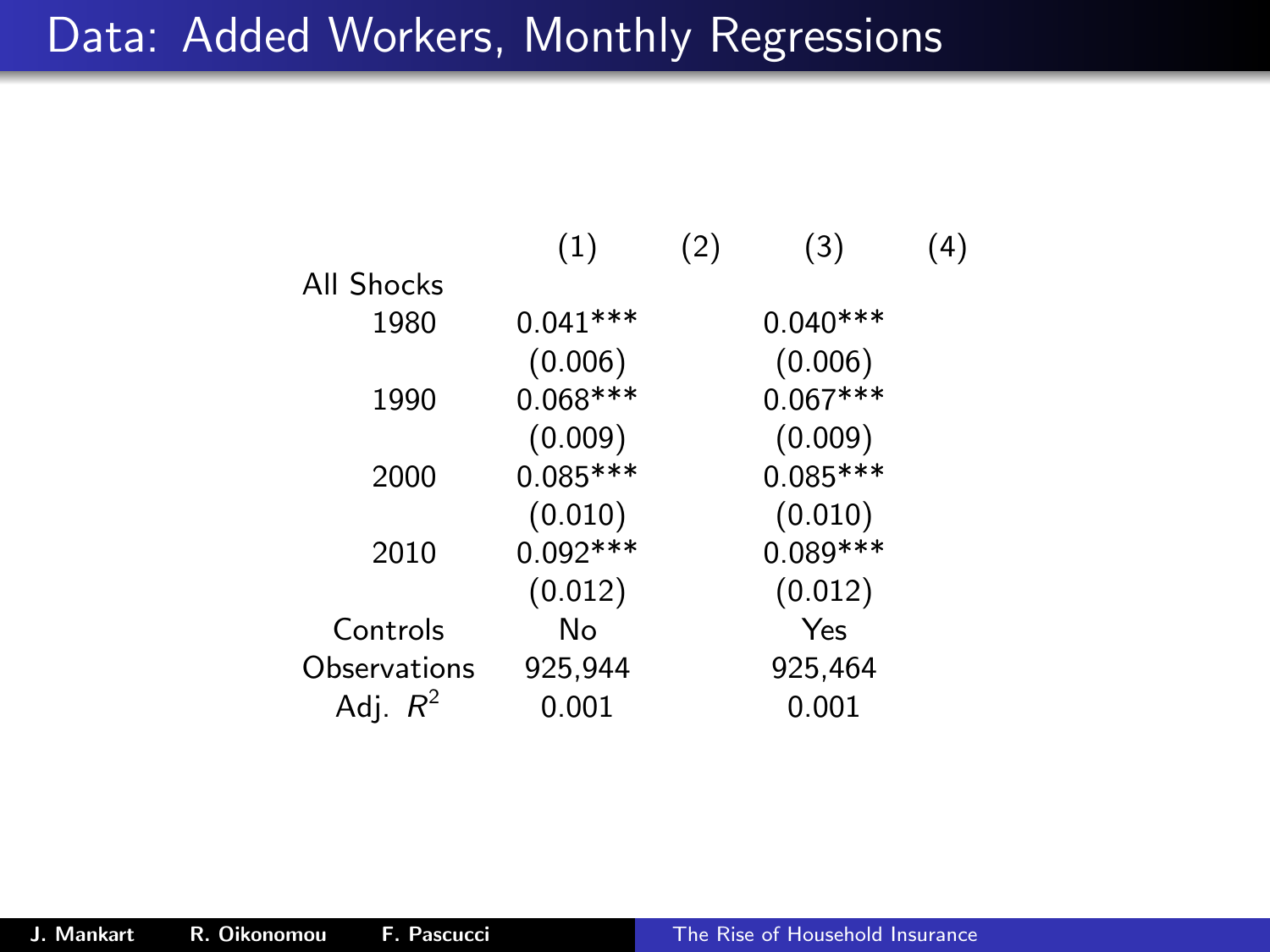## Data: Added Workers, Monthly Regressions

|                        | (1) | (2)        | (3) | (4)        |
|------------------------|-----|------------|-----|------------|
| <b>Temporary Shock</b> |     |            |     |            |
| 1980                   |     | $0.033***$ |     | $0.032***$ |
|                        |     | (0.010)    |     | (0.010)    |
| 1990                   |     | 0.020      |     | 0.020      |
|                        |     | (0.011)    |     | (0.011)    |
| 2000                   |     | $0.028*$   |     | $0.029*$   |
|                        |     | (0.012)    |     | (0.012)    |
| 2010                   |     | $0.050**$  |     | $0.048**$  |
|                        |     | (0.016)    |     | (0.016)    |
| Permanent Shock        |     |            |     |            |
| 1980                   |     | $0.044***$ |     | $0.042***$ |
|                        |     | (0.008)    |     | (0.008)    |
| 1990                   |     | $0.115***$ |     | $0.114***$ |
|                        |     | (0.016)    |     | (0.016)    |
| 2000                   |     | $0.119***$ |     | $0.117***$ |
|                        |     | (0.015)    |     | (0.015)    |
| 2010                   |     | $0.118***$ |     | $0.114***$ |
|                        |     | (0.018)    |     | (0.018)    |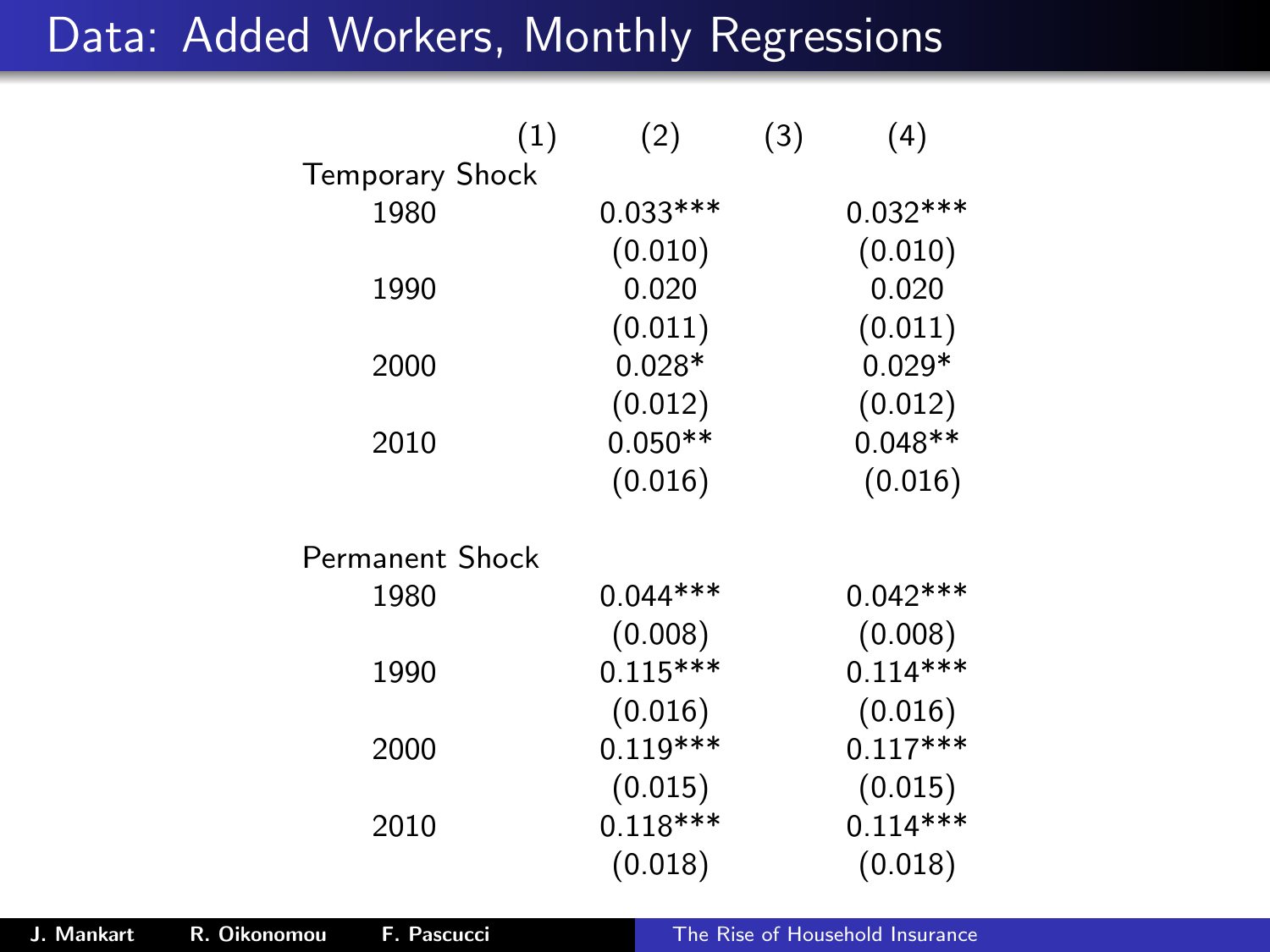## Data: Added Workers, Quarterly

|              | (1)        | (2) | (3)        | 4) |
|--------------|------------|-----|------------|----|
| All Shocks   |            |     |            |    |
| 1980         | $0.077***$ |     | $0.074***$ |    |
|              | (0.008)    |     | (0.008)    |    |
| 1990         | $0.102***$ |     | $0.100***$ |    |
|              | (0.012)    |     | (0.012)    |    |
| 2000         | $0.131***$ |     | $0.130***$ |    |
|              | (0.013)    |     | (0.013)    |    |
| 2010         | $0.140***$ |     | $0.134***$ |    |
|              | (0.015)    |     | (0.015)    |    |
| Controls     | No         |     | Yes        |    |
| Observations | 333,964    |     | 333,455    |    |
| Adj. $R^2$   | 0.003      |     | 0.003      |    |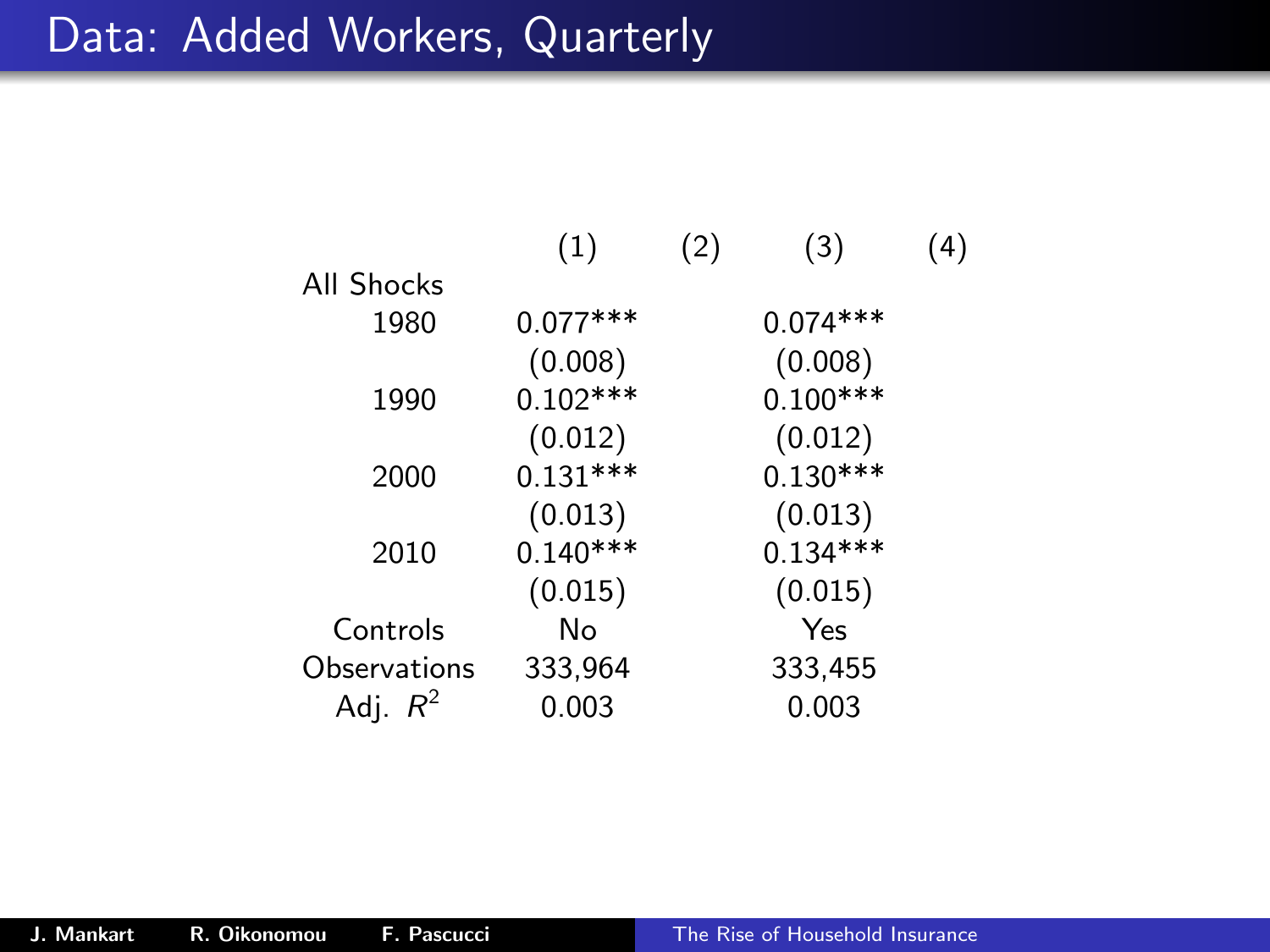## Data: Added Workers, Quarterly

|            |              |                        | (1) | (2)        | (3) | (4)                             |  |
|------------|--------------|------------------------|-----|------------|-----|---------------------------------|--|
|            |              | <b>Temporary Shock</b> |     |            |     |                                 |  |
|            |              | 1980                   |     | $0.060***$ |     | $0.059***$                      |  |
|            |              |                        |     | (0.014)    |     | (0.014)                         |  |
|            |              | 1990                   |     | $0.059***$ |     | $0.056***$                      |  |
|            |              |                        |     | (0.016)    |     | (0.016)                         |  |
|            |              | 2000                   |     | $0.084***$ |     | $0.086***$                      |  |
|            |              |                        |     | (0.018)    |     | (0.018)                         |  |
|            |              | 2010                   |     | $0.079***$ |     | $0.075***$                      |  |
|            |              |                        |     | (0.021)    |     | (0.021)                         |  |
|            |              | <b>Permanent Shock</b> |     |            |     |                                 |  |
|            |              | 1980                   |     | $0.082***$ |     | $0.078***$                      |  |
|            |              |                        |     | (0.011)    |     | (0.011)                         |  |
|            |              | 1990                   |     | $0.139***$ |     | $0.138***$                      |  |
|            |              |                        |     | (0.018)    |     | (0.018)                         |  |
|            |              | 2000                   |     | $0.156***$ |     | $0.153***$                      |  |
|            |              |                        |     | (0.018)    |     | (0.018)                         |  |
|            |              | 2010                   |     | $0.183***$ |     | $0.175***$                      |  |
|            |              |                        |     | (0.022)    |     | (0.022)                         |  |
|            |              | Controls               |     | No         |     | Yes                             |  |
|            |              | Observations           |     | 333,964    |     | 333,455                         |  |
| J. Mankart | R. Oikonomou | F. Pascucci            |     |            |     | The Rise of Household Insurance |  |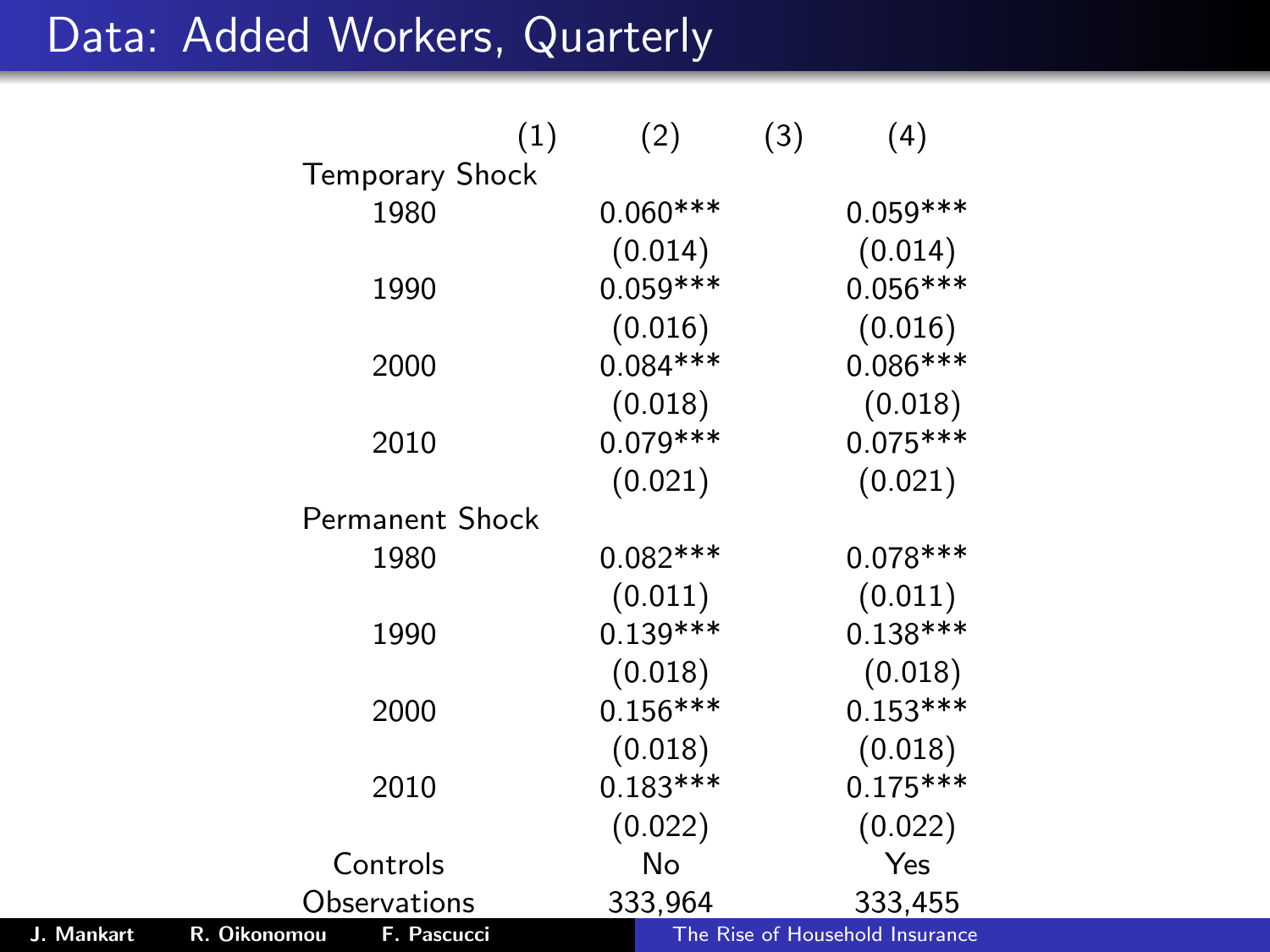### + Robustness (Temporarily Inactive Men, Multiple U Spells).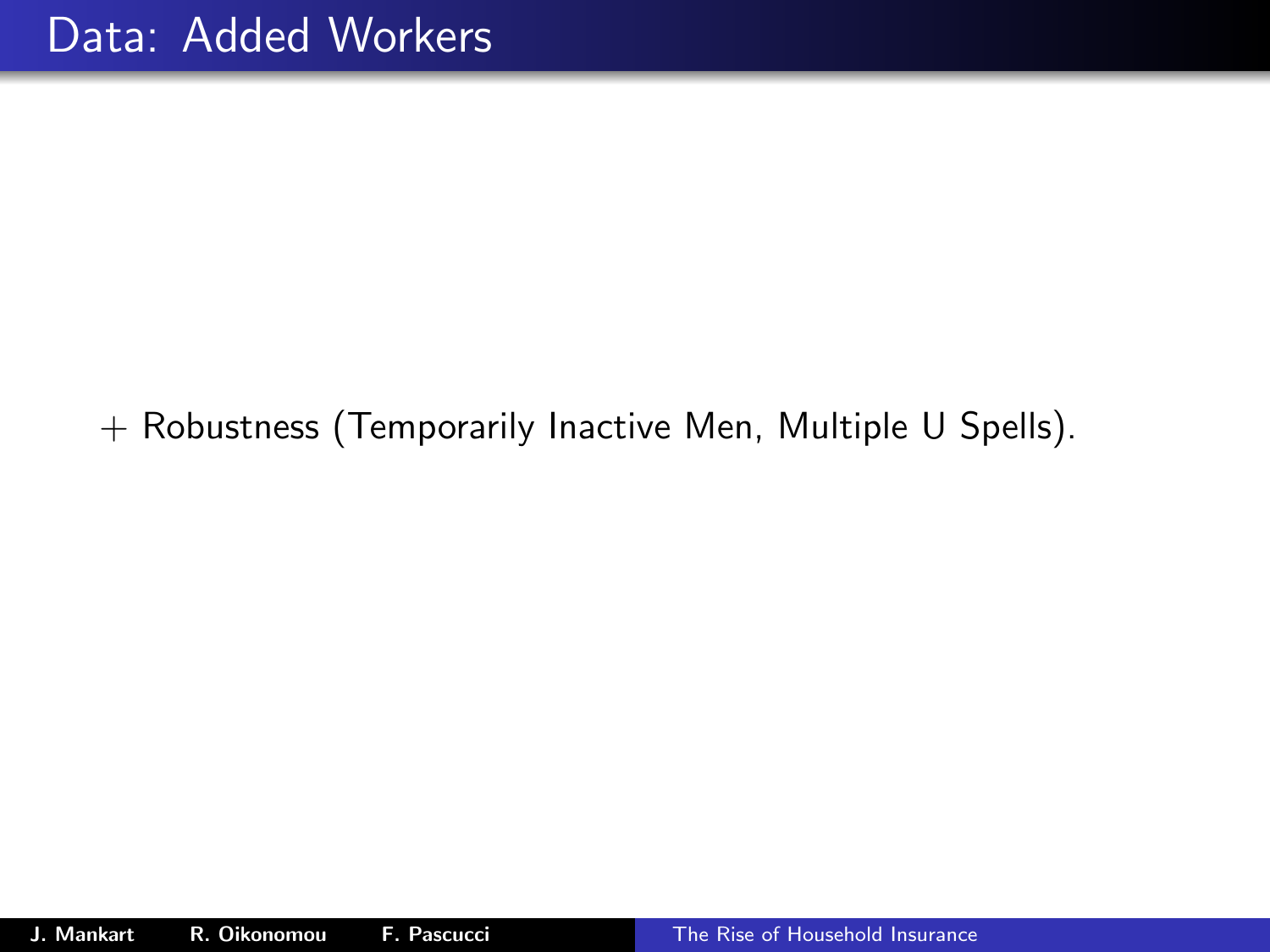#### Table : Wage Moments

|                                     | 1980                                 | 1990 | 2000 | 2010 |  |  |  |
|-------------------------------------|--------------------------------------|------|------|------|--|--|--|
| Variance of wages of all employed   |                                      |      |      |      |  |  |  |
| Male                                | 0.25                                 | 0.28 | 0.33 | 0.37 |  |  |  |
| Female                              | 0.22                                 | 0.25 | 0.29 | 0.34 |  |  |  |
| Variance of wages of newly employed |                                      |      |      |      |  |  |  |
| Male                                | 0.25                                 | 0.27 | 0.32 | 0.35 |  |  |  |
| Female                              | 0.23                                 | 0.25 | 0.30 | 0.34 |  |  |  |
| Gender Wage Gap                     | 0.42                                 | 0.29 | 0.28 | 0.26 |  |  |  |
|                                     | Relative mean wage of newly employed |      |      |      |  |  |  |
| Male                                | 0.28                                 | 0.31 | 0.34 | 0.37 |  |  |  |
| Female                              | 0.28                                 | 0.31 | 0.31 | 0.33 |  |  |  |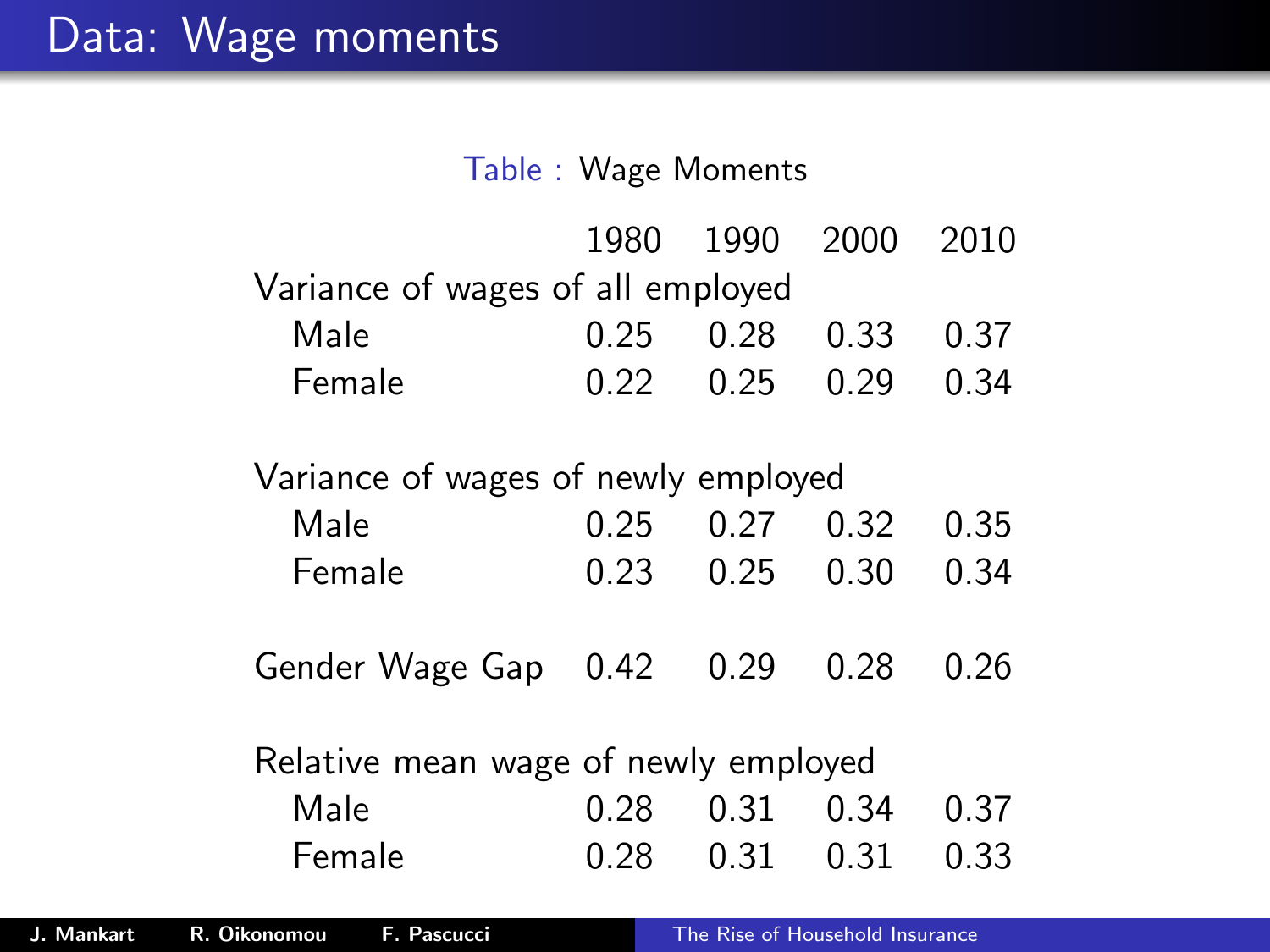## Model

We construct a search model with dual earner households and assets.

- $u(c_t)$  is utility from consuming a public good  $c_t$ .
- Labour Market states: Male spouse can be  $S_m \in \{E, U\}$ , female spouse can be  $S_f \in \{E, U, O\}$ .
- $\kappa_{U,m}$  is the disutility of unemployment for males.
- $\bullet$   $\xi_t \kappa_{E,f} \xi_t \kappa_{U,f}$  are utility costs of employment and unemployment for females.  $\xi_t \sim F_{\xi}$  is a preference shock.

$$
u(c_t) - \kappa_{U,m} \mathcal{I}_{S_m = U} - \sum_{x \in \{E,U\}} \xi_t \kappa_{x,f} \mathcal{I}_{S_f = x}
$$

where  $I_{\omega}$  is an indicator function taking the value 1 when  $\omega$  is true.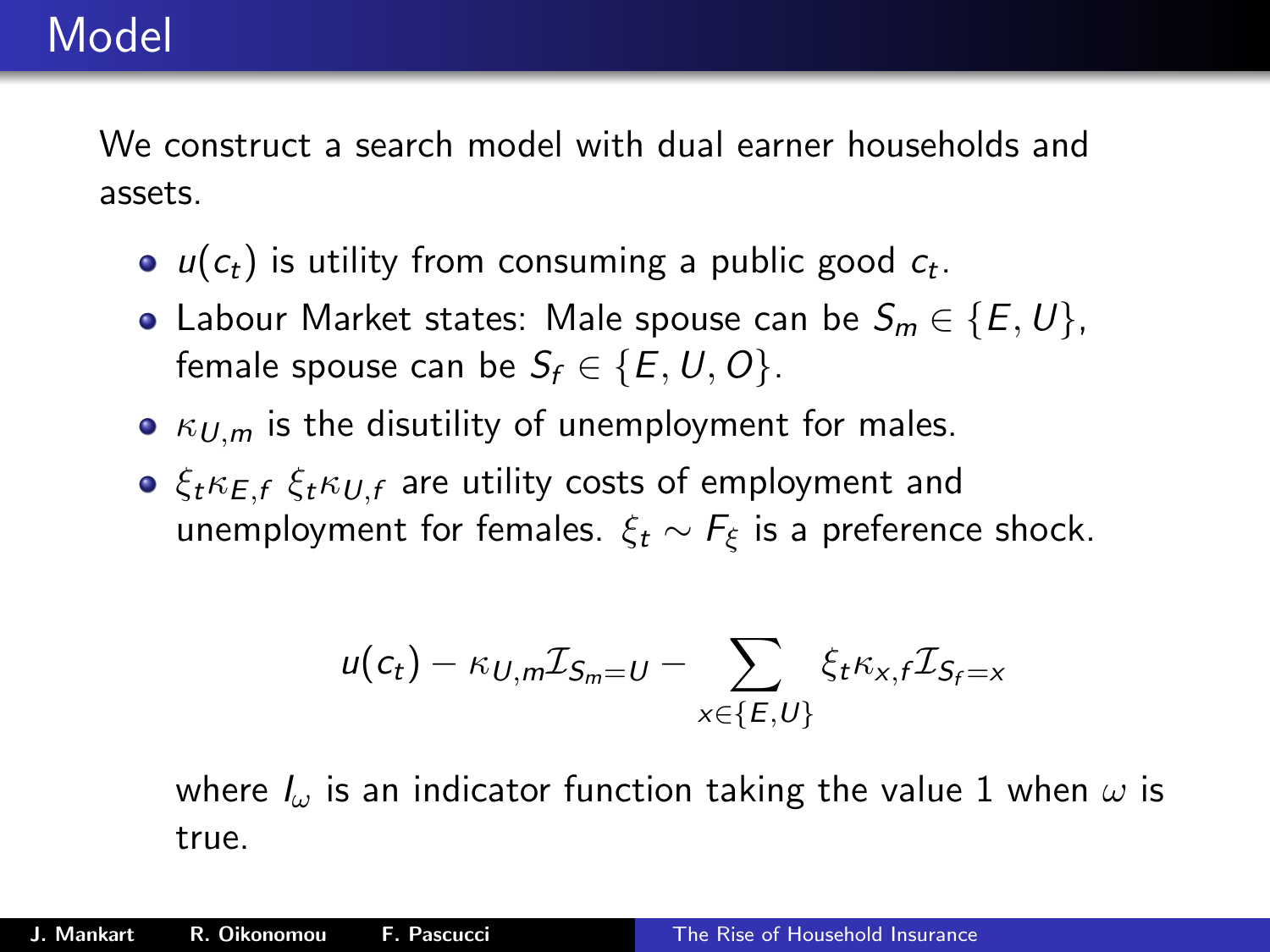## Model

• Uncertainty in the labour market:

- Exogenous Separations at rates  $\chi_m$  and  $\chi_f$ ,
- Job offers at rates  $\lambda_{U,m}, \lambda_{U,f}, \lambda_{O,f}$
- Job offers for employed agents at  $\lambda_{E,m}, \lambda_{E,f}$
- Wages are drawn from  $F_{w,g}$  where  $g \in \{m, f\}$
- Insurance opportunities
	- Households can self-insure accumulating wealth in a risk free asset  $a_t$  subject to no borrowing.
	- $\bullet$  They receive transfer  $T$  from the government
	- They can also utilize joint labour supply.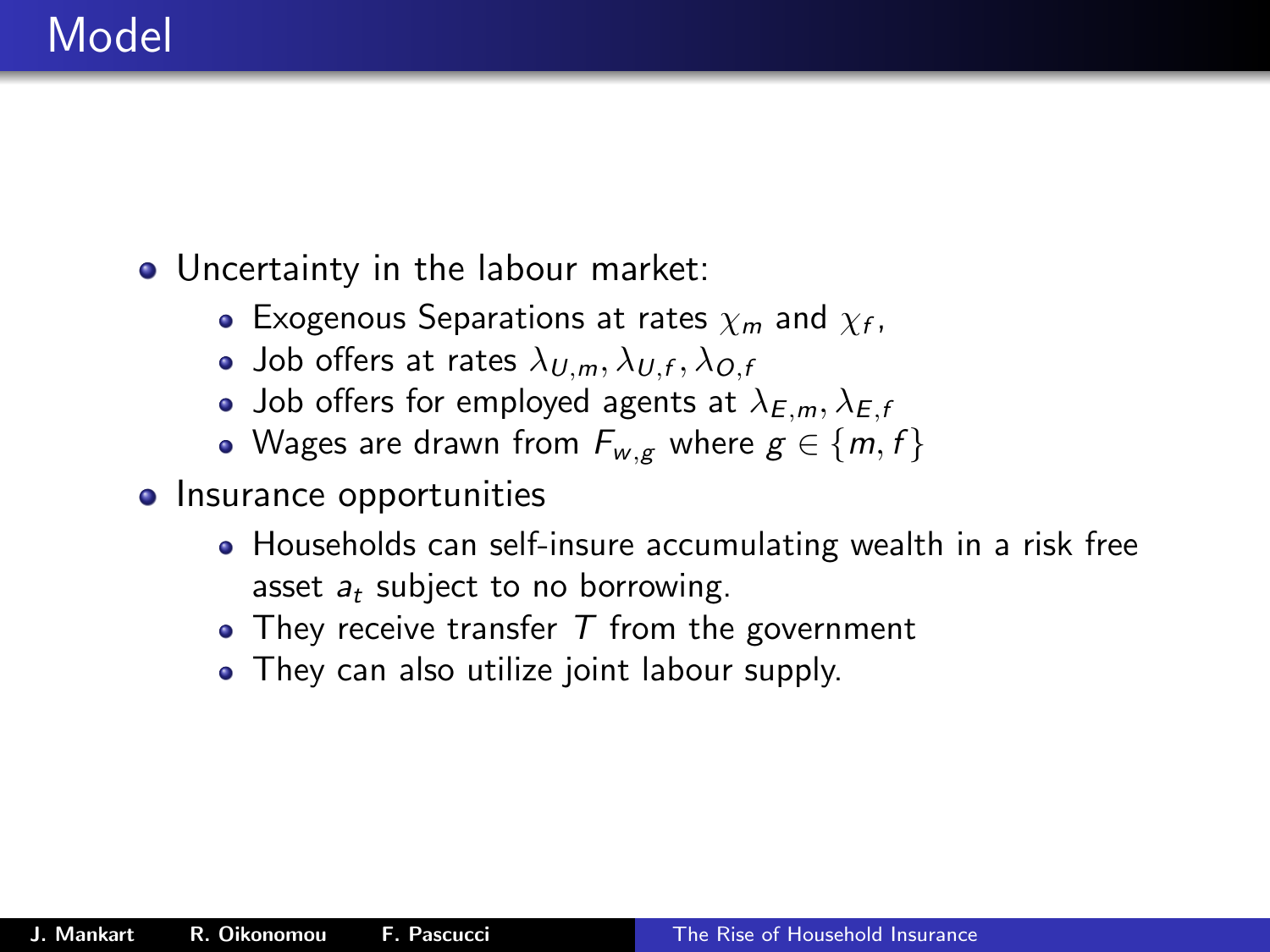$$
\rho V_{N_m,N_f}(a_t,\xi) = \max_{S_f \in \{U,O\}} \left\{ \max_{c_t} u(c_t) - \kappa_{U,m} - \xi \kappa_{U,f} I_{S_f=U} -f_c I_{S_f=U \cap N_f=0} -f_c I_{S_f=U \cap N_f=0} \right\}
$$

$$
+V_{N_m,S_f}(a_t,\xi) a_t + \lambda_{\xi} \int_{\underline{\xi}}^{\overline{\xi}} \left( V_{N_m,S_f}(a_t,\xi') - V_{N_m,S_f}(a_t,\xi) \right) dF_{\xi'}
$$

$$
+ \lambda_{U,m} \int_{\underline{w}_m}^{\overline{w}_m} \max \left\{ V_{E_m,S_f}(a_t,\xi,w') - V_{N_m,S_f}(a_t,\xi),0 \right\} dF_{m,w'}
$$

$$
+ \lambda_{S_f,f} \int_{\underline{w}_f}^{\overline{w}_f} \max \left\{ V_{N_mE_f}(a_t,\xi,w') - f_c I_{S_f=O} - V_{N_m,S_f}(a_t,\xi),0 \right\} dF_{f,w'} \right\}
$$

where  $\dot{a}_t = ra_t + T - c_t$ .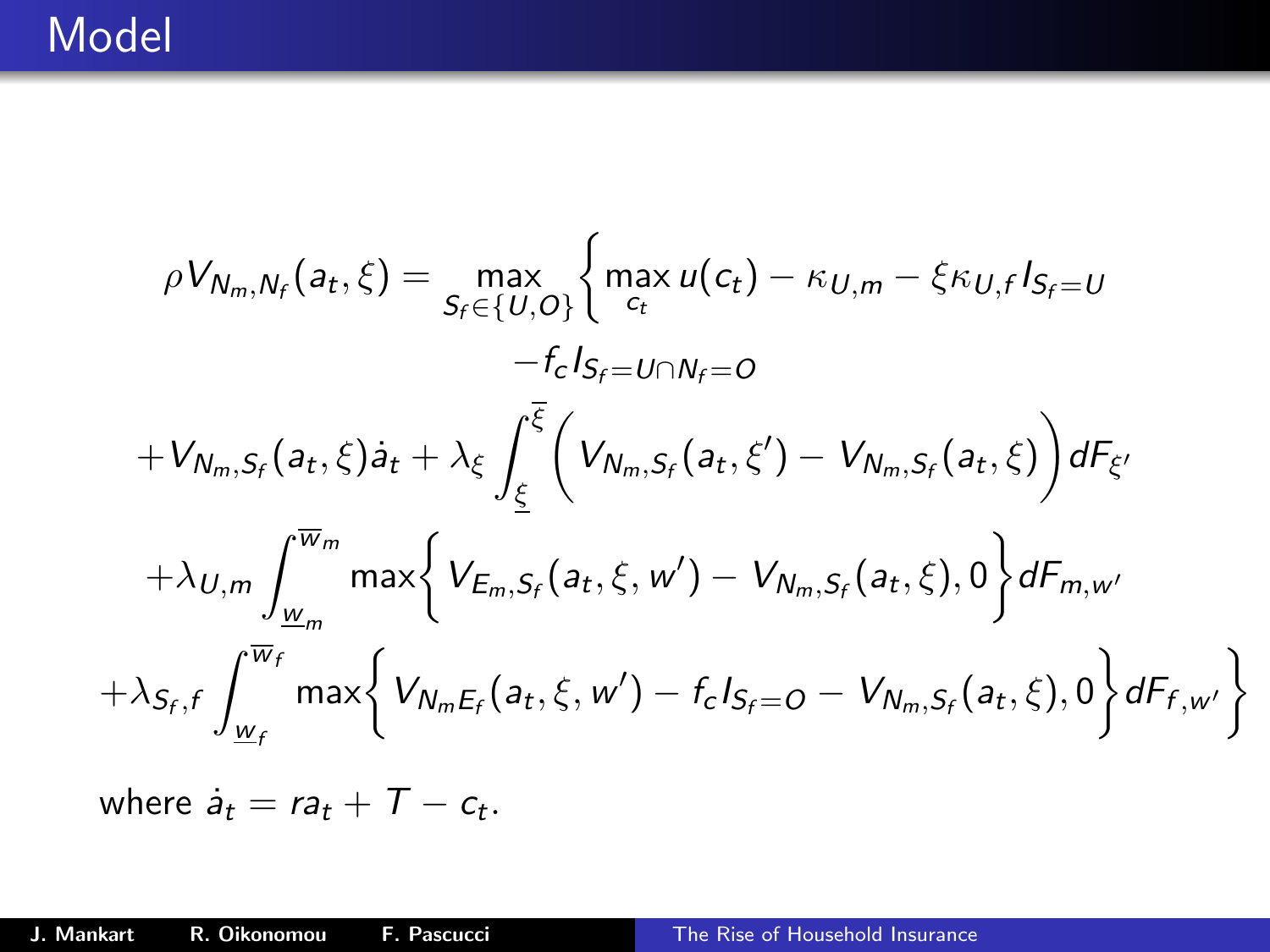## Model

$$
\rho V_{E_{m},N_{f}}(a_{t}, \xi, w) = \max \left\{ \rho V_{N_{m},N_{f}}(a_{t}, \xi), \sum_{S_{f} \in \{U, O\}} \left\{ \max_{c_{t}} u(c_{t}) - \xi \kappa_{U,f} I_{S_{f} = U} - f_{c} I_{S_{f} = U \cap N_{f} = 0} \right.\right.\left. + \lambda_{\xi} \int_{\underline{\xi}} \left( V_{E_{m},S_{f}}(a_{t}, \xi') - V_{E_{m},S_{f}}(a_{t}, \xi) \right) dF_{\xi'} \right.\left. + \lambda_{E,m} \int_{\underline{w}_{m}}^{\overline{w}_{m}} \max \left\{ V_{E_{m},S_{f}}(a_{t}, \xi, w') - V_{E_{m},S_{f}}(a_{t}, \xi, w), 0 \right\} dF_{m,w'} \right.\left. + \lambda_{S_{f},f} \int_{\underline{w}_{f}}^{\overline{w}_{f}} \max \left\{ V_{E_{m}E_{f}}(a_{t}, \xi, w, \widetilde{w}') - f_{c} I_{S_{f} = 0} - V_{E_{m},S_{f}}(a_{t}, \xi, w), 0 \right\} dF_{f} \right.\left. + \chi_{m} \left( V_{N_{m},S_{f}}(a_{t}, \xi) - V_{E_{m},S_{f}}(a_{t}, \xi, w) \right) + V_{E_{m},S_{f}}(a_{t}, \xi, w) \dot{a}_{t} \right\}
$$

where 
$$
\dot{a}_t = ra_t + w + T - c_t
$$
.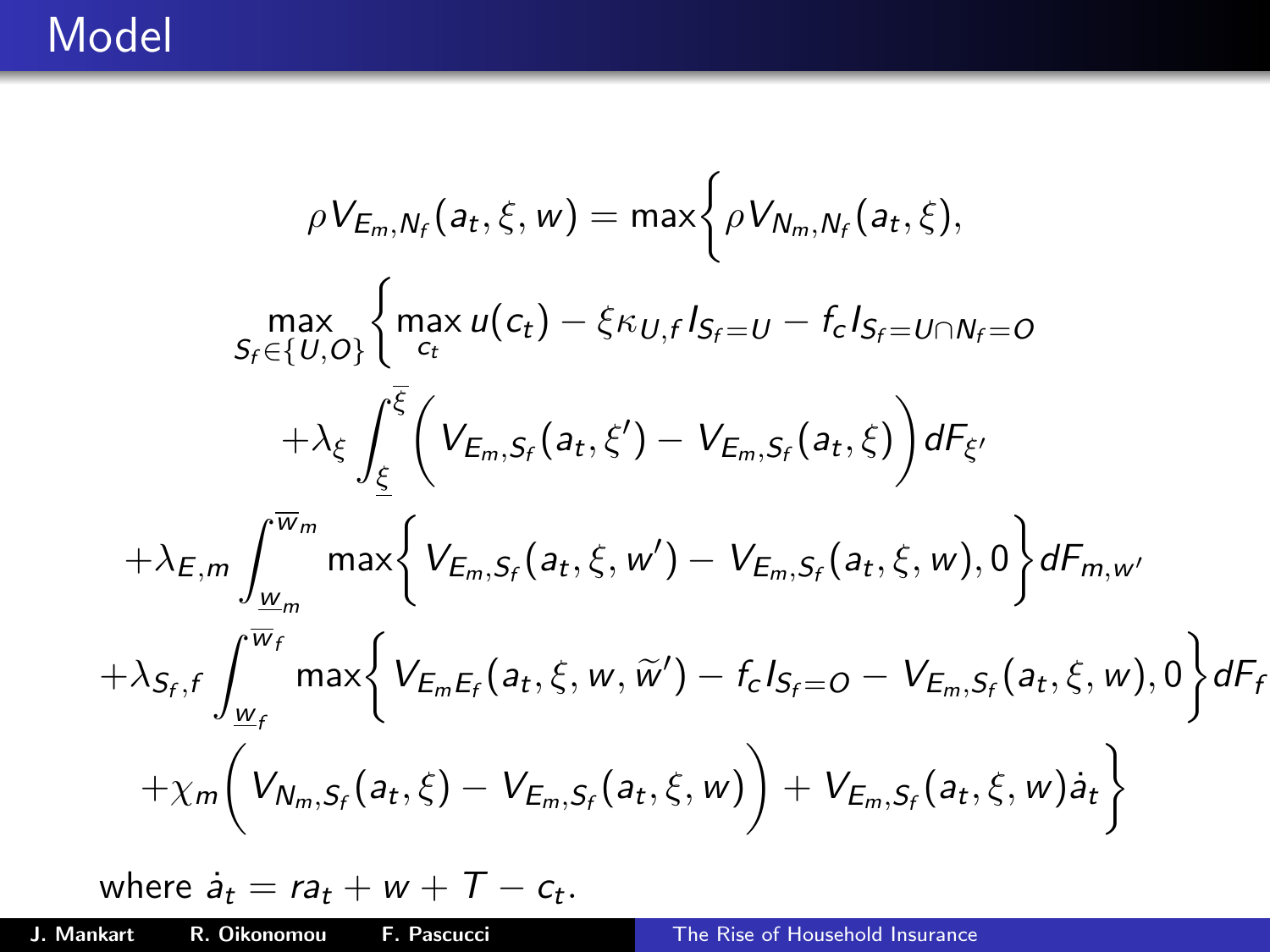Lets skip the rest....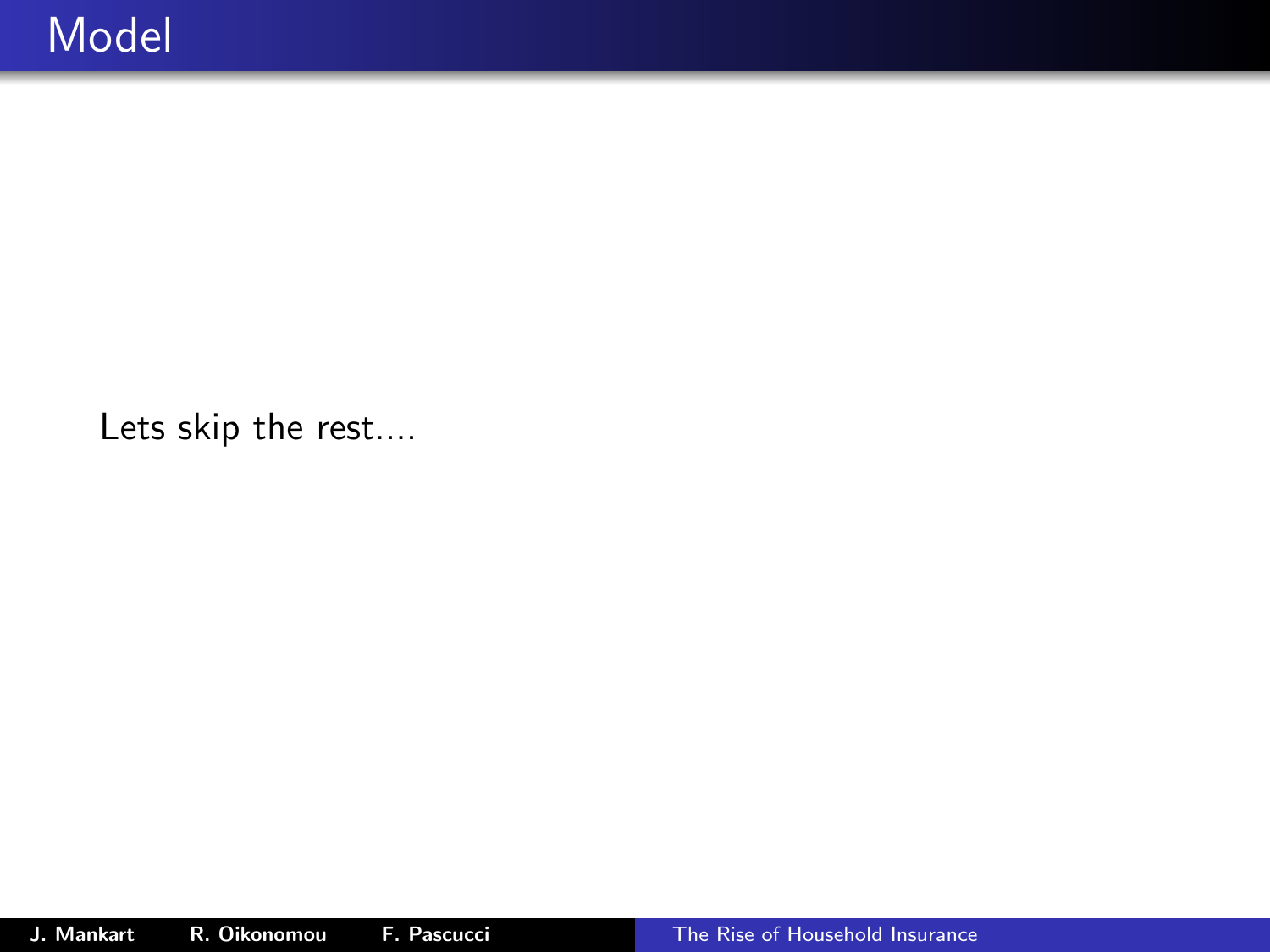The challenge with matching the data is matching simultaneously the large UE flow and the large variance of wages.

There is two ways to do this:

- **1** Assume a very negative value of non-working
- <sup>2</sup> Assume high efficacy of on the job search (OJS).

If OJS is very efficient, then our model can't match the ratio of wages of newly employed over overall average wage.

Experimenting with various calibrations we end up with a moderate  $\lambda_F$ <sub>m</sub> and high  $\kappa_{U,m}$ .

For women the tradeoff is less and we have a moderate  $\kappa_{U,f}.$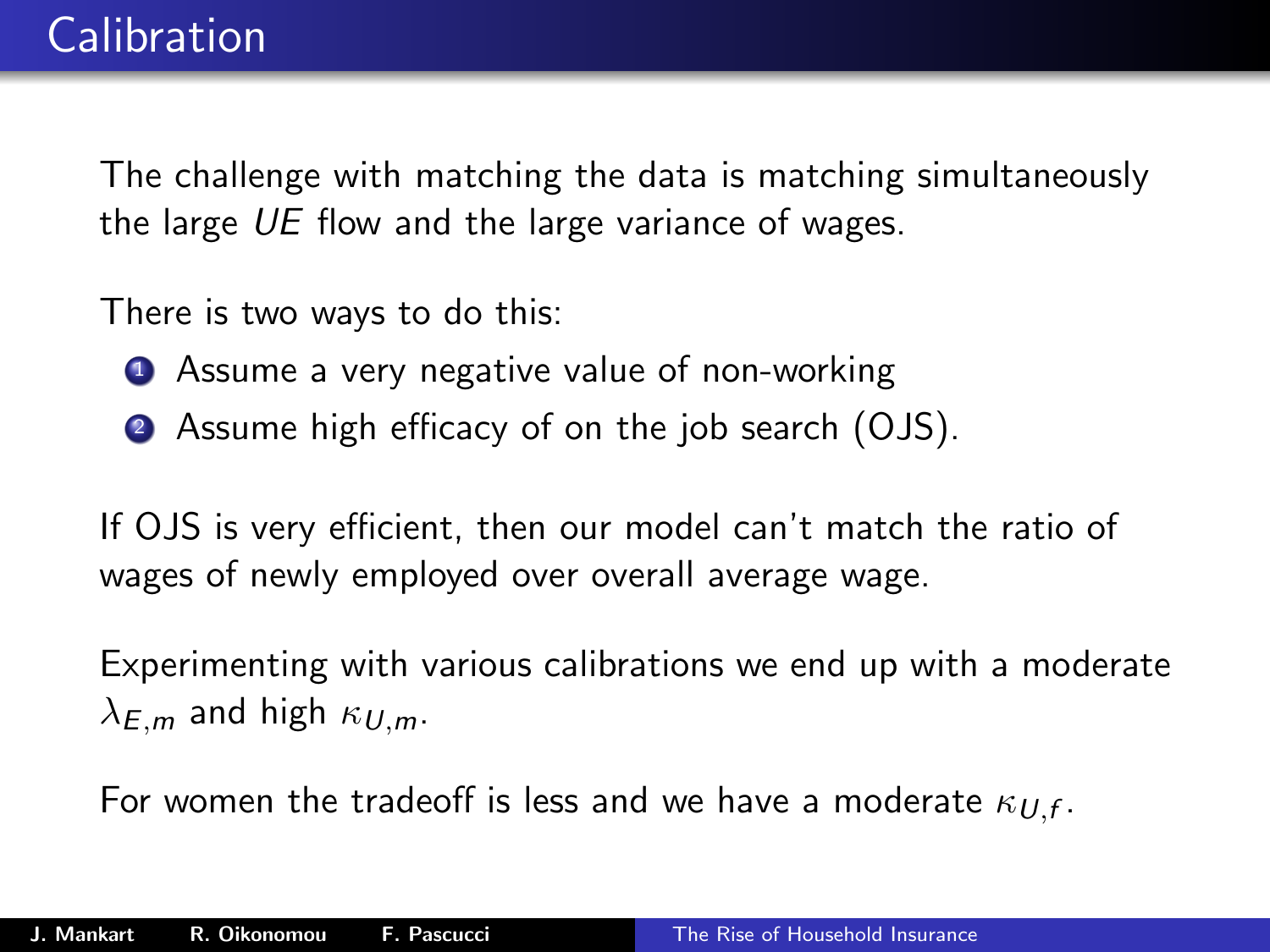#### Table : Model fit 1980s: data and model outcomes

| <b>Statistic</b>                          | Data  | Model |
|-------------------------------------------|-------|-------|
| A: AWE and wages                          |       |       |
| Added worker effect                       | 0.077 | 0.087 |
| Gender wage gap                           | 0.42  | 0.38  |
| Relative wage new entrants to all, male   | 0.28  | 0.26  |
| Relative wage new entrants to all, female | 0.28  | 0.27  |
| Variance of wages new entrants, male      | 0.25  | 0.26  |
| Variance of wages new entrants, female    | 0.23  | 0.21  |
| B: Labor market flows                     |       |       |
| EU male                                   | 0.012 | 0.012 |
| UE male                                   | 0.32  | 0.32  |
| EU female                                 | 0.010 | 0.014 |
| EO female                                 | 0.033 | 0.024 |
| UE female                                 | 0.24  | 0.20  |
| UO female                                 | 0.25  | 0.25  |
| OE female                                 | 0.064 | 0.042 |
| OU female                                 | 0.025 | 0.035 |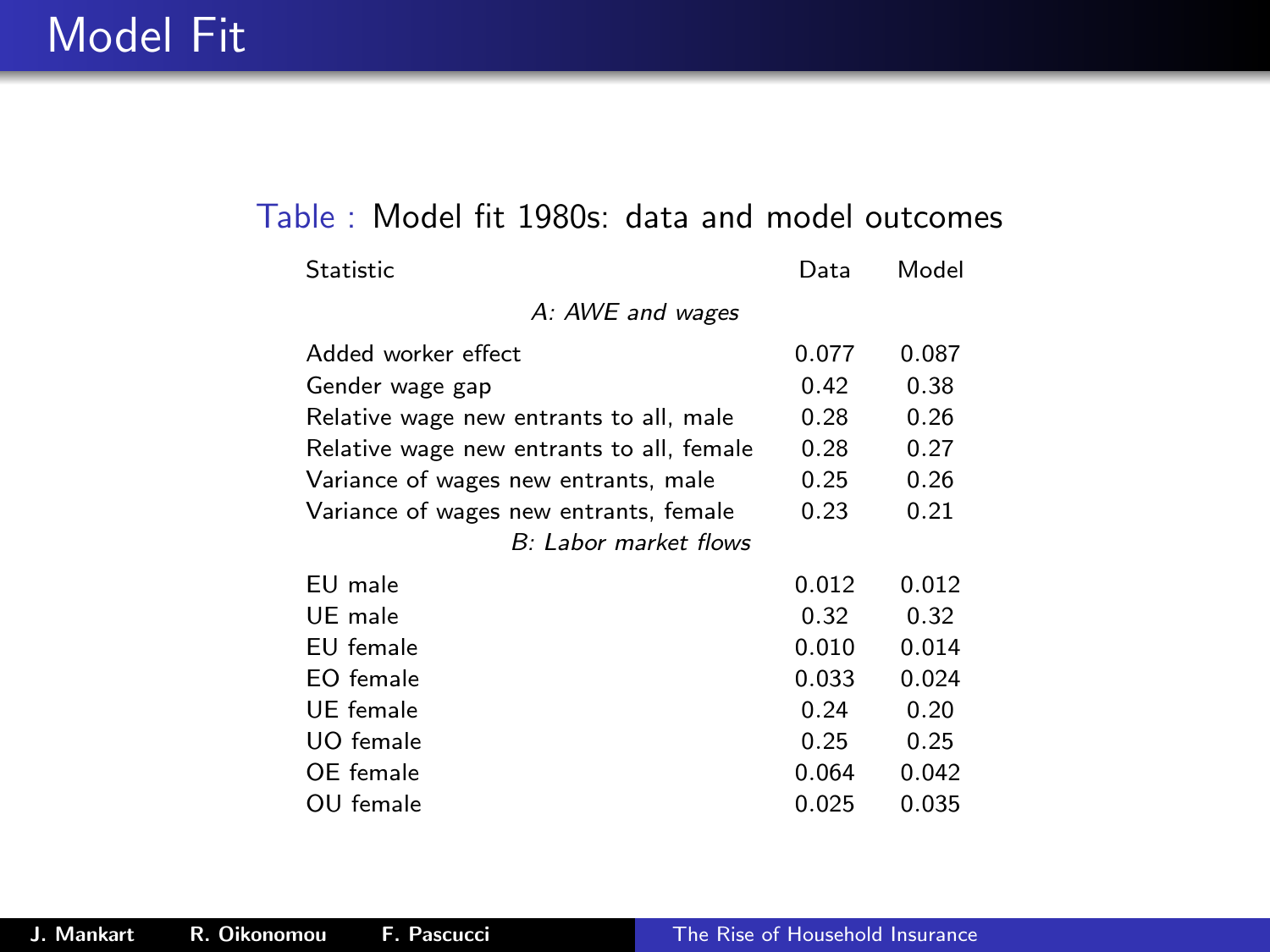### Table : Model fit 1980s: data and model outcomes C1: Months female employed

| Months                               | 0    | -1           | 2             | 3    |      |  |
|--------------------------------------|------|--------------|---------------|------|------|--|
| Data                                 | 0.31 | 0.04         | 0.03          | 0.05 | 0.57 |  |
| Model                                | 0.33 | 0.04         | 0.04          | 0.05 | 0.54 |  |
| C <sub>2</sub> : Months female in LF |      |              |               |      |      |  |
| Months                               | 0    | $\mathbf{1}$ | $\mathcal{D}$ | २    |      |  |
| Data                                 | 0.28 | 0.04         | 0.03          | 0.05 | 0.60 |  |
| Model                                | 0.28 | 0.04         | 0.04          | 0.05 | 0.58 |  |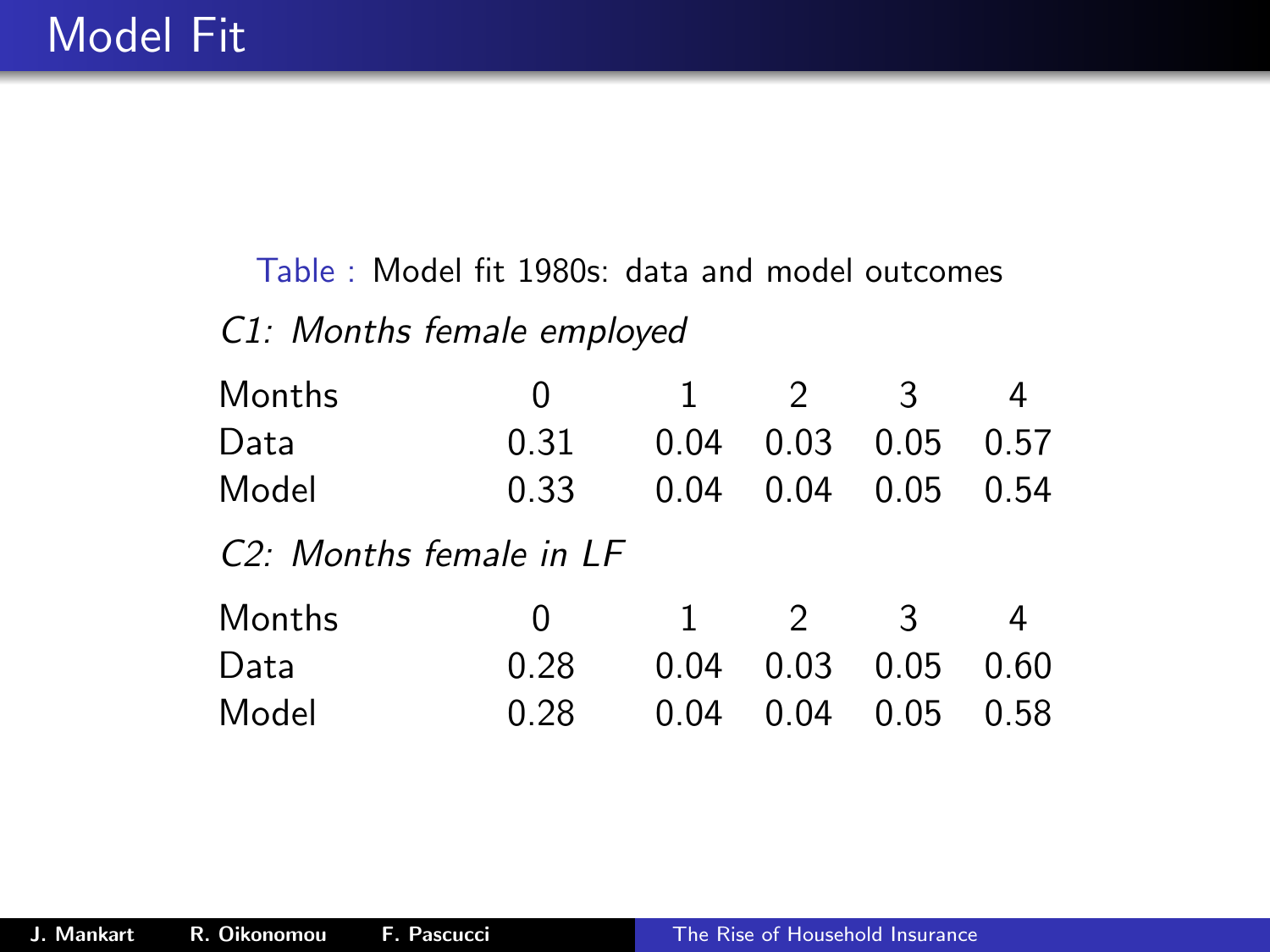### The AWE in the model

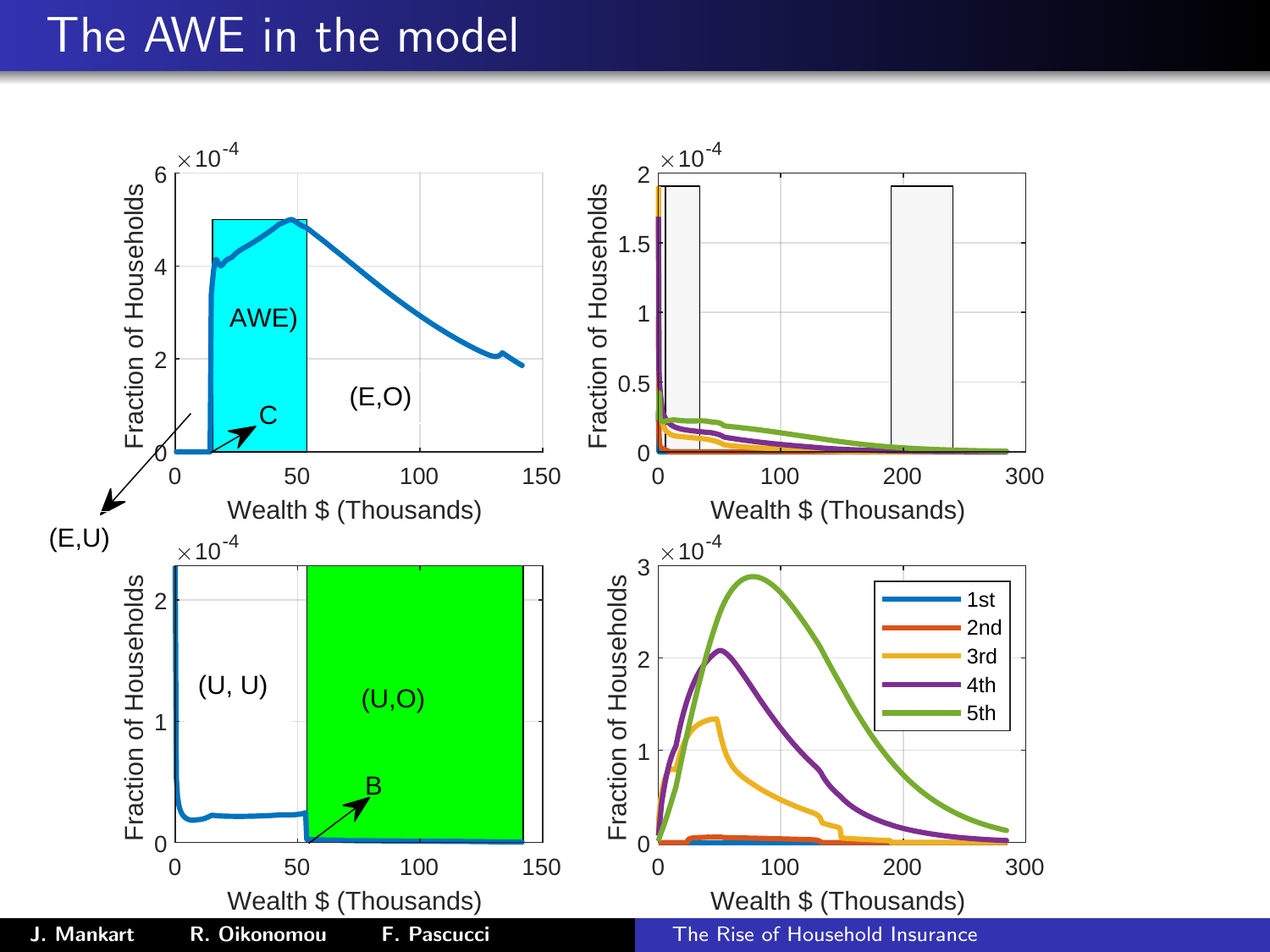### The AWE in the model

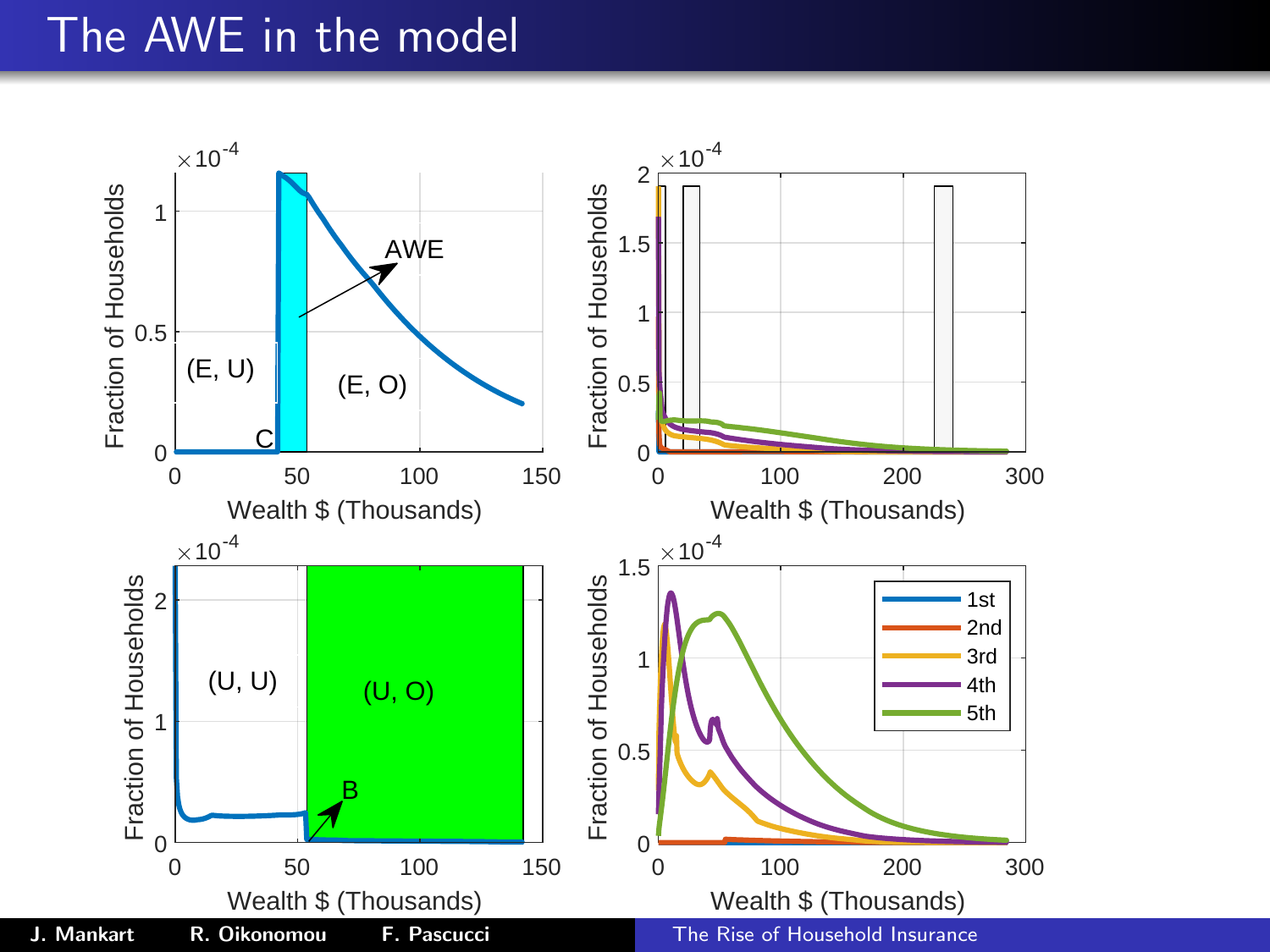- We subject the model to well known structural changes.
	- **1** Narrowing of the Gender pay gap. Increases the AWE because women can make up from a larger fraction of the lost male income when they join the LF. New  $AWE=12.9\%$ .
	- **2 Rise in Variance of Wages.** Higher variance implies a larger loss of income in unemployment. Markets are effectively more incomplete. New  $\text{AWE}= 12.5\%$ .
	- <sup>3</sup> Changes in frictions/ demand for female employment. Jobs are on average easier to find and more stable in the 2000s, for both men and women. New  $AWE= 13.5\%$
	- <sup>4</sup> Shifts in female labour supply curves (e.g. Blau and Kahn (2000)). Hypothesis: Women are more like men in the 2000s. They have high  $\kappa_{U,f}$ , low  $\kappa_{E,f}$  and  $f_c=0.$  The AWE rises to 12.9%.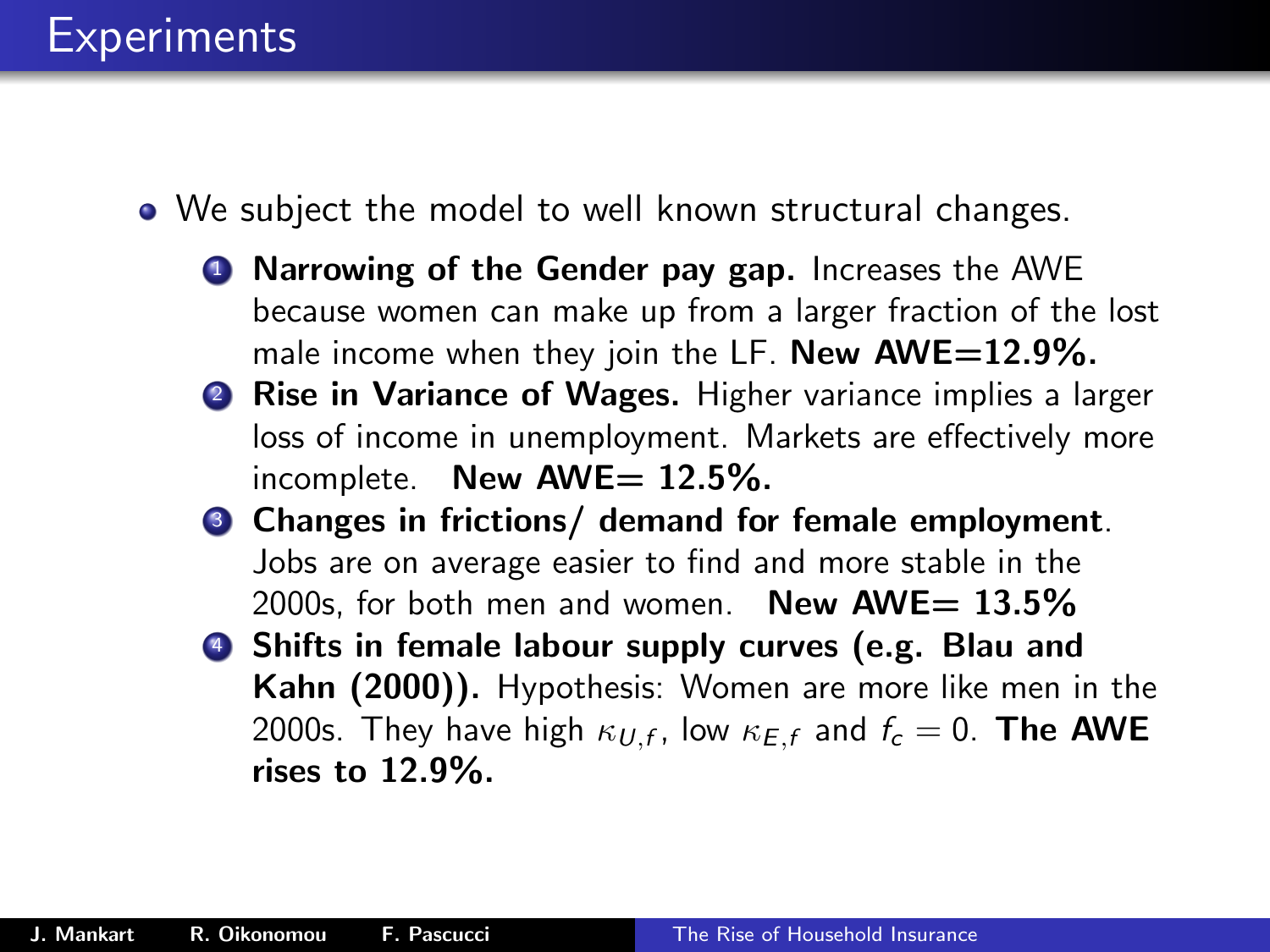| Statistic<br>AWE                  | Model 2000s<br>0.139        | Data<br>0.131 |  |  |  |
|-----------------------------------|-----------------------------|---------------|--|--|--|
| Wage gap                          | 0.25                        | 0.28          |  |  |  |
|                                   | Relative wages new entrants |               |  |  |  |
| male                              | 0.31                        | 0.34          |  |  |  |
| female                            | 0.33                        | 0.31          |  |  |  |
| Variance of wages of new entrants |                             |               |  |  |  |
| male                              | 0.33                        | 0.32          |  |  |  |
| female                            | 0.29                        | 0.30          |  |  |  |
| EU male                           | 0.008                       | 0.009         |  |  |  |
| UE male                           | 0.36                        | 0.36          |  |  |  |
| EU female                         | 0.008                       | 0.007         |  |  |  |
| EO female                         | 0.024                       | 0.021         |  |  |  |
| UE female                         | 0.27                        | 0.27          |  |  |  |
| UO female                         | 0.23                        | 0.24          |  |  |  |
| OE female                         | 0.06                        | 0.07          |  |  |  |
| OU female                         | 0.053                       | 0.026         |  |  |  |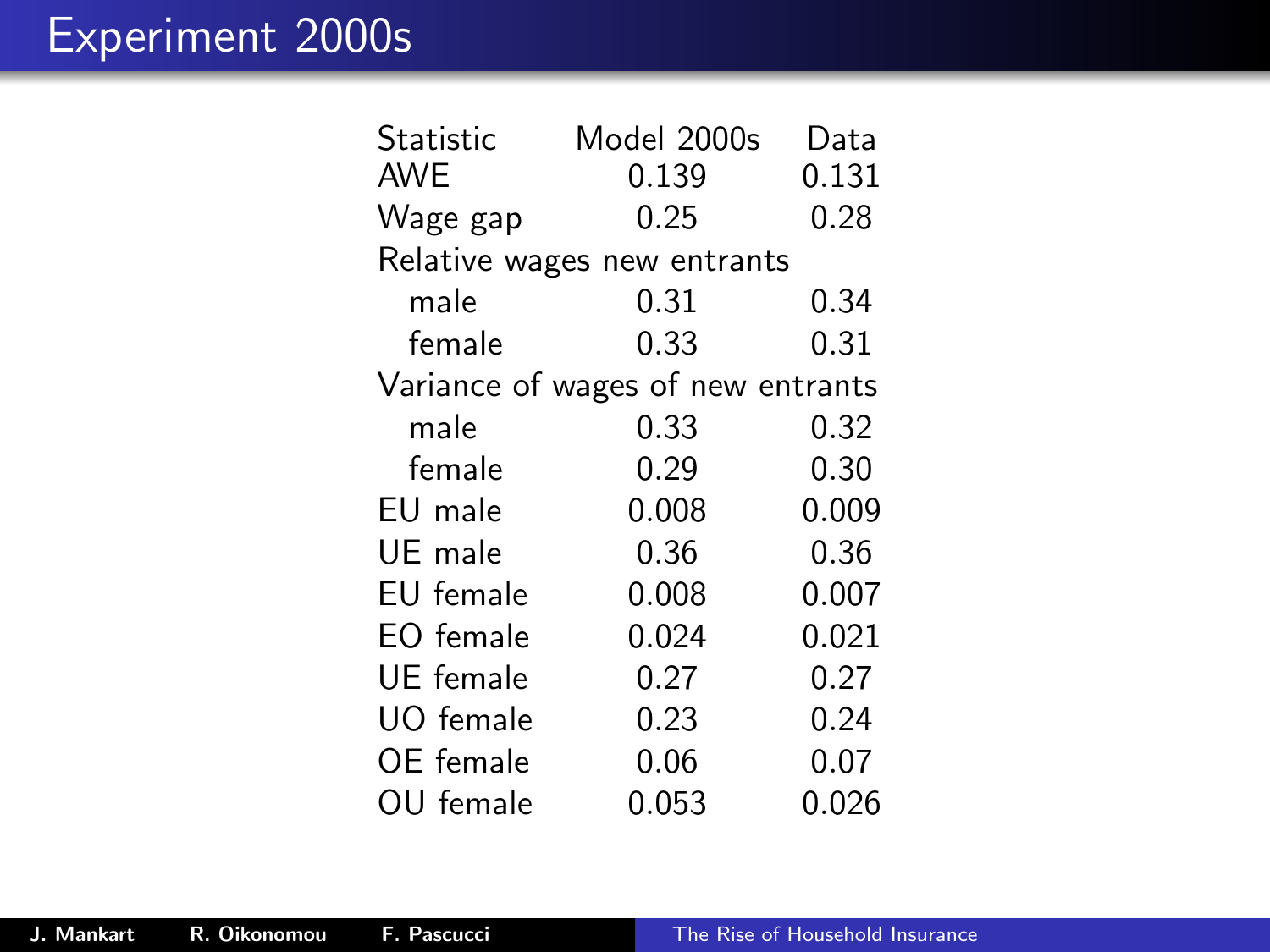Does higher risk or increased insurance value of family labour supply explain he rise in the AWE?

Both!

Does the rise of the AWE tell us that markets are effectively more incomplete in the 2000s?

The shift in preferences of women could derive from home production or leisure becoming more substitutable between spouses. This would produce an increase in the AWE even under complete markets.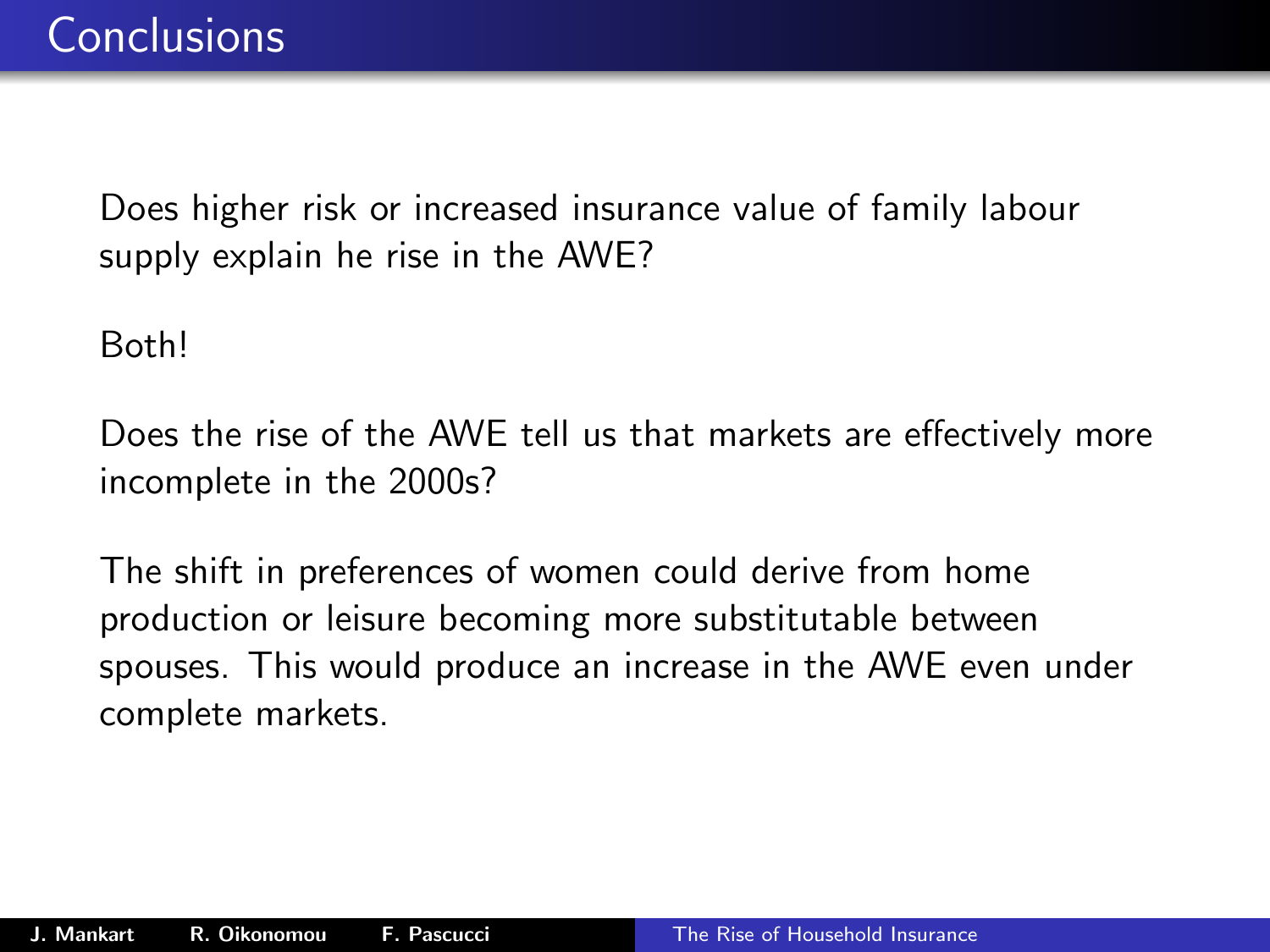# **Calibration**

| Parameter                         | Symbol                  | Value                       | Target                               |
|-----------------------------------|-------------------------|-----------------------------|--------------------------------------|
|                                   |                         | A: Exogenous parameters     |                                      |
| <b>CRRA</b>                       | $\sigma$                | 1.0                         | Standard                             |
| Interest rate                     | r                       | 0.25%                       | US data                              |
|                                   |                         | B: Utility                  |                                      |
| Time preference                   | $\rho$                  | $0.3\%$                     | asset-(annual) income 1.4            |
| 3*Disutility from (un-)employment | $\kappa_{U,m}$          | 2.4                         | $U_m$                                |
|                                   | $\kappa_{U,f}$          | 0.937                       | $U_f$                                |
|                                   | $\kappa_{E,f}$          | 0.187                       | $E_f$                                |
| Utility shock value               | $\{\xi_L,\xi_H\}$       | $\{0.5, 1.5\}$              | $EO_f$                               |
| Arrival rate                      | $\lambda_{\varepsilon}$ | 0.4                         | UO <sub>f</sub>                      |
| Fixed cost female participation   | $f_c$                   | 0.2                         | $OU_f$                               |
|                                   |                         | C: Wage offer distributions |                                      |
| Male                              |                         |                             |                                      |
| Mean                              | $\mu_m$                 | 1.0                         | Normalization                        |
| Std                               | $\sigma_m$              | 0.50                        | Std of wages of newly-hired          |
| Arrival rate                      | $\lambda_{E,m}$         | 0.075                       | Ratio of wages of newly-hired to all |
| Female                            |                         |                             |                                      |
| Mean                              | $\mu_f$                 | 0.46                        | Gender pay gap                       |
| Std                               | $\sigma_f$              | 0.75                        | Std of wages of newly-hired          |
| Arrival rate                      | $\lambda_{E,f}$         | 0.08                        | Ratio of wages of newly-hired to all |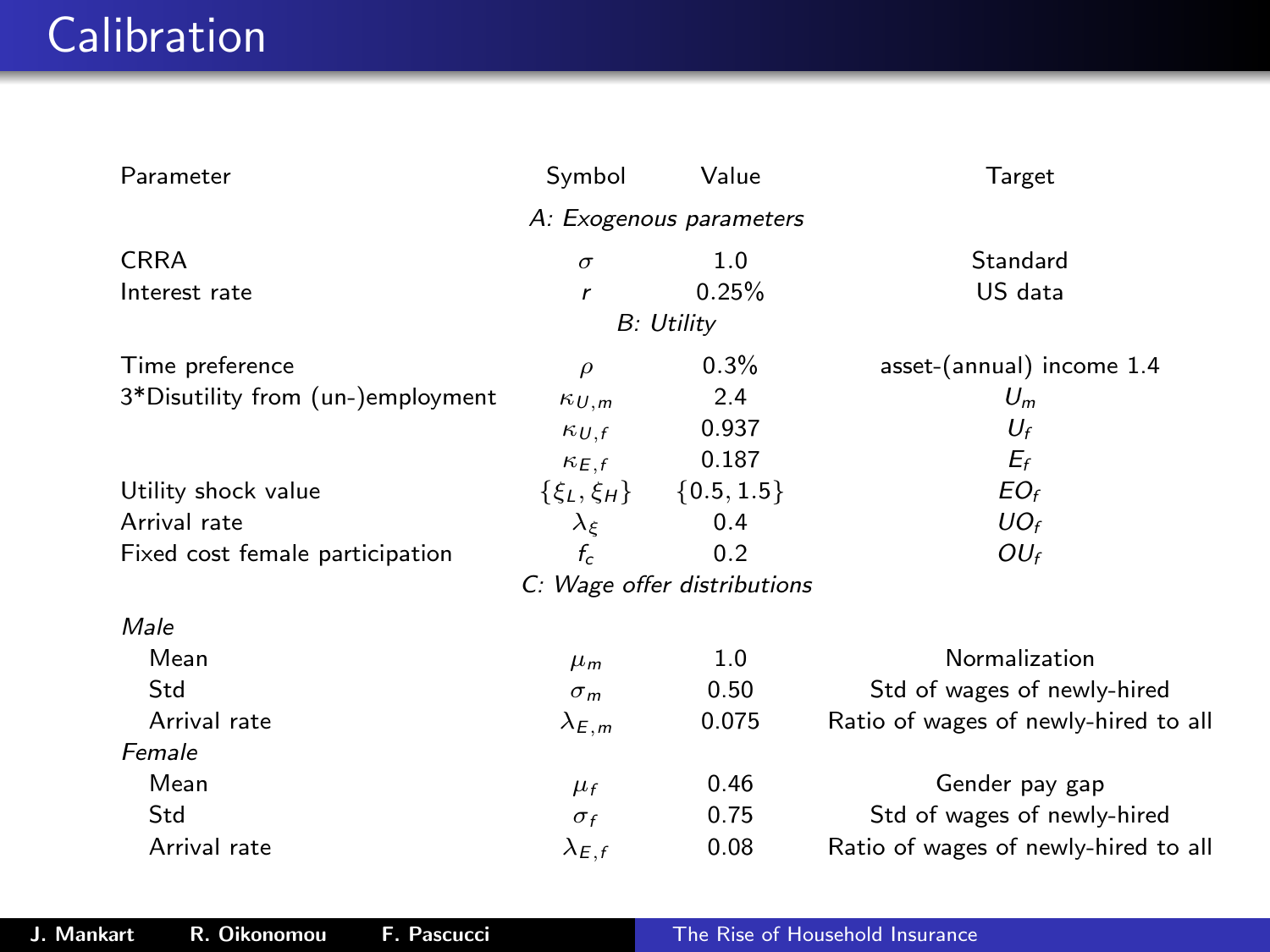| Parameter         | Symbol              | Value | Target          |
|-------------------|---------------------|-------|-----------------|
|                   | D: Search frictions |       |                 |
| Offer Rates       | $\lambda_{U,m}$     | 0.38  | UE              |
|                   | $\lambda_{U,f}$     | 0.40  | $UE_f$          |
|                   | $\lambda_{O,f}$     | 0.07  | OE <sub>f</sub> |
| Separation Shocks | $\chi_m$            | 0.012 | $EU_m$          |
|                   | $\chi_f$            | 0.04  | EO <sub>f</sub> |